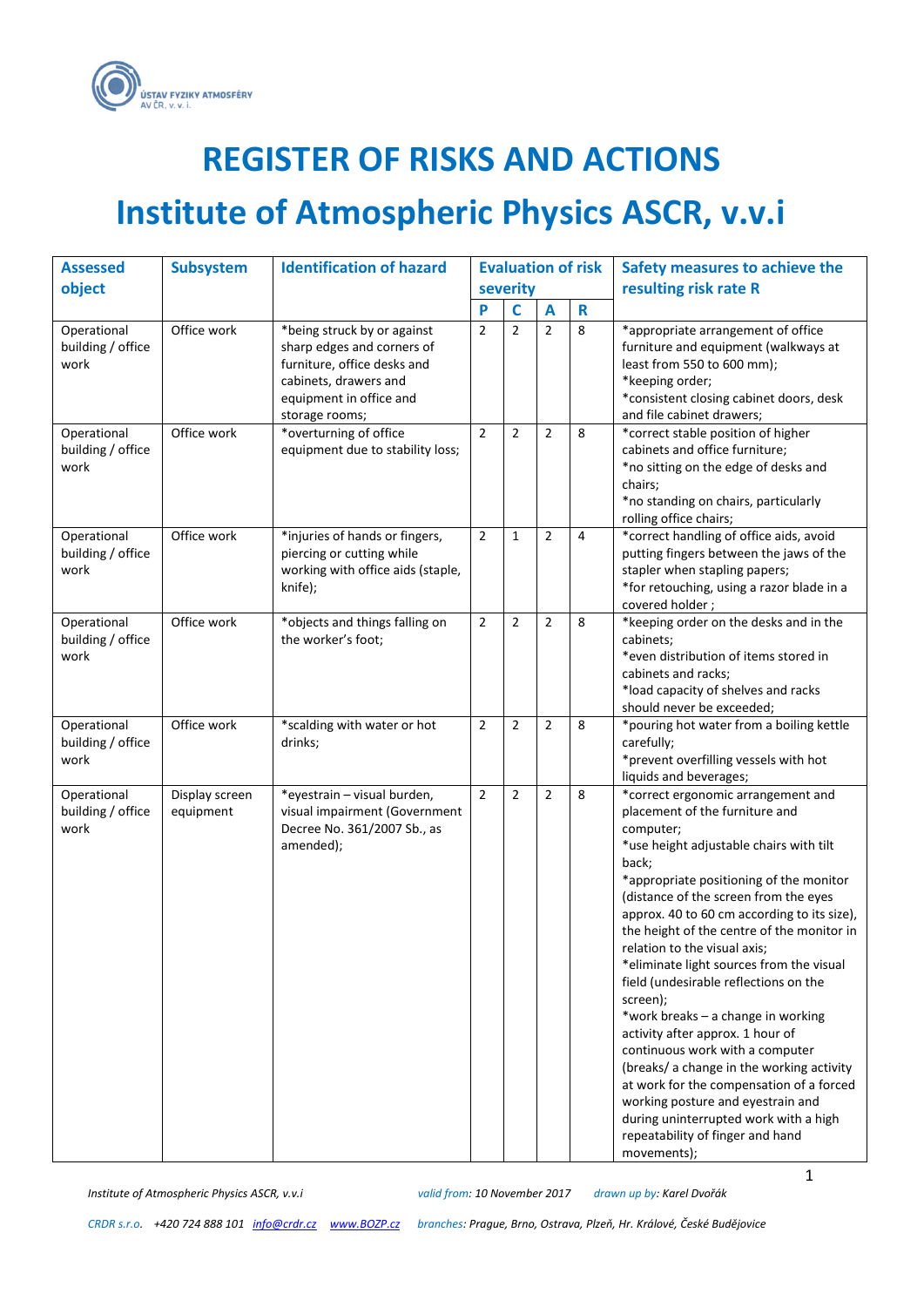

|                                                    |                                            |                                                                                                                                                                  |                |                             |                |    | *breaks with compensation exercise;<br>*regular medical examinations<br>conducted by a physician of the<br>occupational medicine service;<br>*Government Decree No. 361/2007 Sb.,<br>as amended;<br>Regulations: applicable ČSN EN ISO<br>Ergonomic requirements for office work<br>with visual display terminals;                                                                                                                                                                                                                                |
|----------------------------------------------------|--------------------------------------------|------------------------------------------------------------------------------------------------------------------------------------------------------------------|----------------|-----------------------------|----------------|----|---------------------------------------------------------------------------------------------------------------------------------------------------------------------------------------------------------------------------------------------------------------------------------------------------------------------------------------------------------------------------------------------------------------------------------------------------------------------------------------------------------------------------------------------------|
| Operational<br>building / office<br>work           | Display screen<br>equipment                | * leaning the wrists and<br>forearms on the edge of the<br>desk or on the keyboard for<br>long periods (nerve pressure);                                         | $\overline{2}$ | 2                           | $\overline{2}$ | 8  | *appropriate size or possible adjustment<br>of the desk, enabling proper positions of<br>hands, work breaks/ a change in working<br>activity;<br>*Annex 7 to Government Decree No.<br>361/2007 Sb., as amended;                                                                                                                                                                                                                                                                                                                                   |
| Operational<br>building / doors,<br>gates, windows | Working<br>environment -<br>lighting       | *reduced visibility, dark places,<br>increased probability of a<br>workers' error during their<br>working activity, higher chance<br>of injury;                  | 3              | $\overline{2}$              | 3              | 18 | *selecting the places for workstations<br>according to the most favourable<br>conditions of natural lighting and<br>adequate artificial lighting, ensuring<br>appropriate task lighting;<br>*lighting evenness, task lighting designed<br>for visually demanding work;                                                                                                                                                                                                                                                                            |
| Operational<br>buildings and<br>their parts        | Floors, routes-<br>movement of<br>persons  | *trips, falls of a person on a flat<br>surface;<br>*trips, sprains, being struck by<br>or caught by various obstacles<br>and items projecting from the<br>floor; | 3              | $\overline{2}$              | $\overline{2}$ | 12 | *removal of any obstacles in walkways<br>that may create a tripping hazard -<br>screws, lids and covers raised above the<br>level of the floor, hoses, electrical cables,<br>horizontal elements projecting above the<br>level of the floor and routes;<br>*where the solid obstacles cannot be<br>removed, use slope wedges or safety<br>marking (black-and-yellow or red-and-<br>white stripes);<br>*keeping the routes and passages freely<br>passable and clear, free of obstacles,<br>materials and operating equipment;                     |
| Operational<br>buildings and<br>their parts        | Floors, routes -<br>movement of<br>persons | *narrowed passages, workers<br>being struck by and caught by<br>solid constructions, desks,<br>office cabinets etc.;                                             | $\overline{2}$ | 2                           | $\overline{2}$ | 8  | *proper positioning of furniture,<br>stationary as well as movable equipment<br>so as to comply with the minimum width<br>of the routes, passages, service spaces<br>etc.;                                                                                                                                                                                                                                                                                                                                                                        |
| Operational<br>buildings and<br>their parts        | Gates, doors                               | *spontaneous closing of<br>door/gate wings caused by e.g.<br>wind;<br>*a person being crushed or<br>struck by an unexpected<br>movement of the wings;            | 2              | $\mathcal{L}_{\mathcal{L}}$ | z              | ୪  | *securing the door/gate wings against<br>spontaneous closing (hooks, bars, door<br>latches etc.);                                                                                                                                                                                                                                                                                                                                                                                                                                                 |
| Operational<br>buildings and<br>their parts        | Windows, doors                             | *being cut by glass from a<br>broken glass pane;                                                                                                                 | $\overline{2}$ | $\overline{2}$              | $\overline{2}$ | 8  | *transparent or translucent walls,<br>dividing walls in rooms or near traffic<br>routes, doors and gates clearly marked at<br>eye level, particularly visibly marked all-<br>glass front door wings at exposed places;<br>*suitable type of glass with appropriate<br>characteristics including, without<br>limitation, durability, at exposed places;<br>*timely re-glazing of broken as well as<br>partly cracked glass panes;<br>*windows etc., as necessary, should be<br>able to be secured in open position<br>against spontaneous closing; |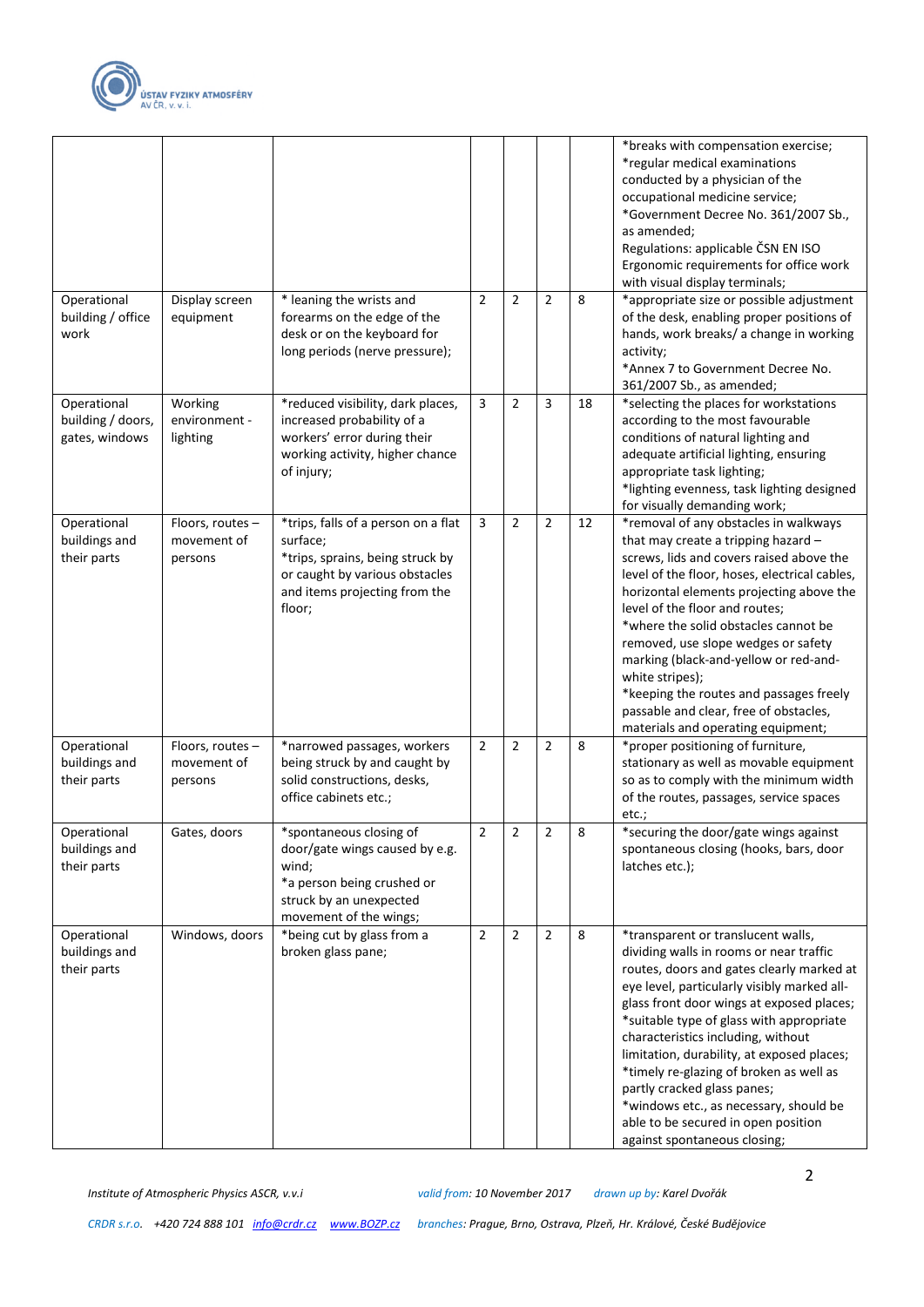

| Operational<br>buildings and<br>their parts | Sanitary<br>facilities<br>(toilets, washing<br>rooms etc.) | *slips, trips;<br>*possibility of epidemic<br>infection, skin disease etc.;<br>*falls; bruised and fractured                                                                                                                                                                                                                                | 3              | 3 | 3 | 27 | *keeping flat and non-slip surface of the<br>floor;<br>*regular cleaning, disinfection;<br>*checking the condition and<br>maintenance from time to time;                                                                                                                                                                                                                                                                                                                                                                                                                                                                                                                                                                                                                                                                                                                                                                                                                                                                                                                                                                                                                                                                                           |
|---------------------------------------------|------------------------------------------------------------|---------------------------------------------------------------------------------------------------------------------------------------------------------------------------------------------------------------------------------------------------------------------------------------------------------------------------------------------|----------------|---|---|----|----------------------------------------------------------------------------------------------------------------------------------------------------------------------------------------------------------------------------------------------------------------------------------------------------------------------------------------------------------------------------------------------------------------------------------------------------------------------------------------------------------------------------------------------------------------------------------------------------------------------------------------------------------------------------------------------------------------------------------------------------------------------------------------------------------------------------------------------------------------------------------------------------------------------------------------------------------------------------------------------------------------------------------------------------------------------------------------------------------------------------------------------------------------------------------------------------------------------------------------------------|
| Operational<br>buildings and<br>their parts | Electrical<br>equipment                                    | body parts;<br>*electrical injury due to direct<br>or indirect contact;<br>*bare live electrical parts,<br>impairment of insulation<br>characteristics, short circuit<br>caused by a conductive object;                                                                                                                                     | $\overline{2}$ | 3 | 2 | 12 | *preventive maintenance of electrical<br>equipment, inspection pursuant to CSN<br>33 1500 (provided by the lessor -<br>control), rectification of defects;<br>*timely professional repairs of damaged<br>electrical equipment (sockets, plugs,<br>flexible cords etc.);<br>*keeping flexible cords off passages and<br>routes;<br>*careful handling of cables and cords;<br>*avoid operating electrical appliances<br>and equipment with wet hands;<br>*read the operator's instruction book;<br>*visual inspection of the equipment<br>condition before each use;<br>*do not leave electrical appliances<br>switched on after leaving the workplace<br>and after the end of the work shift;<br>*operation and maintenance of electrical<br>appliances in compliance with the<br>instructions for use;<br>*avoid using damaged flexible cords,<br>running them over sharp edges, pulling<br>them etc.;<br>*checks and inspections of electrical<br>appliances (these are electric lamps,<br>electrical equipment of information<br>technologies, appliances of consumer<br>electronics, flexible cords and cables,<br>electrical and electronic measuring<br>instruments, other electrical appliances<br>of a similar character) ČSN 33 1600 ed.2; |
| Handling and<br>storage                     | Manual<br>handling                                         | *a fall of a person while<br>walking and carrying loads in<br>storage premises and at the<br>workplace upon tripping on an<br>obstacle, slipping, stumbling;<br>sprains;<br>*arm injuries due to the impact<br>on the floor during a fall;<br>*falling on and being struck by<br>a means of transport, handling<br>equipment, stored items; | $\overline{2}$ | 2 | 2 | 8  | *maintain the proper condition of the<br>floors, storage grounds, aisles and<br>routes, repair damaged surfaces without<br>delay;<br>*even, free from holes and non-slippery<br>surfaces of the floors, routes, loading<br>areas of vehicles, handling spaces;<br>*order at the workplace, removal of<br>projecting obstacles (such as projecting<br>covers, lids, mats, steps, thresholds,<br>hoses, cables and flexible electrical cords,<br>anchor bolts etc.);                                                                                                                                                                                                                                                                                                                                                                                                                                                                                                                                                                                                                                                                                                                                                                                 |
| Handling and<br>storage                     | Manual<br>handling                                         | *a fall, overturn, slide down of<br>piece material on a person;<br>*an undesirable change in the<br>position of material (a fall, slide<br>down, shift, knocking over,<br>rolling down etc. of piece<br>material;                                                                                                                           | $\overline{2}$ | 2 | 2 | 8  | *securing stable position of material,<br>storing material in a larger storage space;<br>*securing material with appropriate aids<br>excluding its sliding down or falling and<br>knocking over;<br>*in case of manual storage of piece<br>material with regular shape, the material<br>should only be stored up to shoulder or<br>head height (maximum height 2 m),<br>ensuring its stability by interlocking;                                                                                                                                                                                                                                                                                                                                                                                                                                                                                                                                                                                                                                                                                                                                                                                                                                    |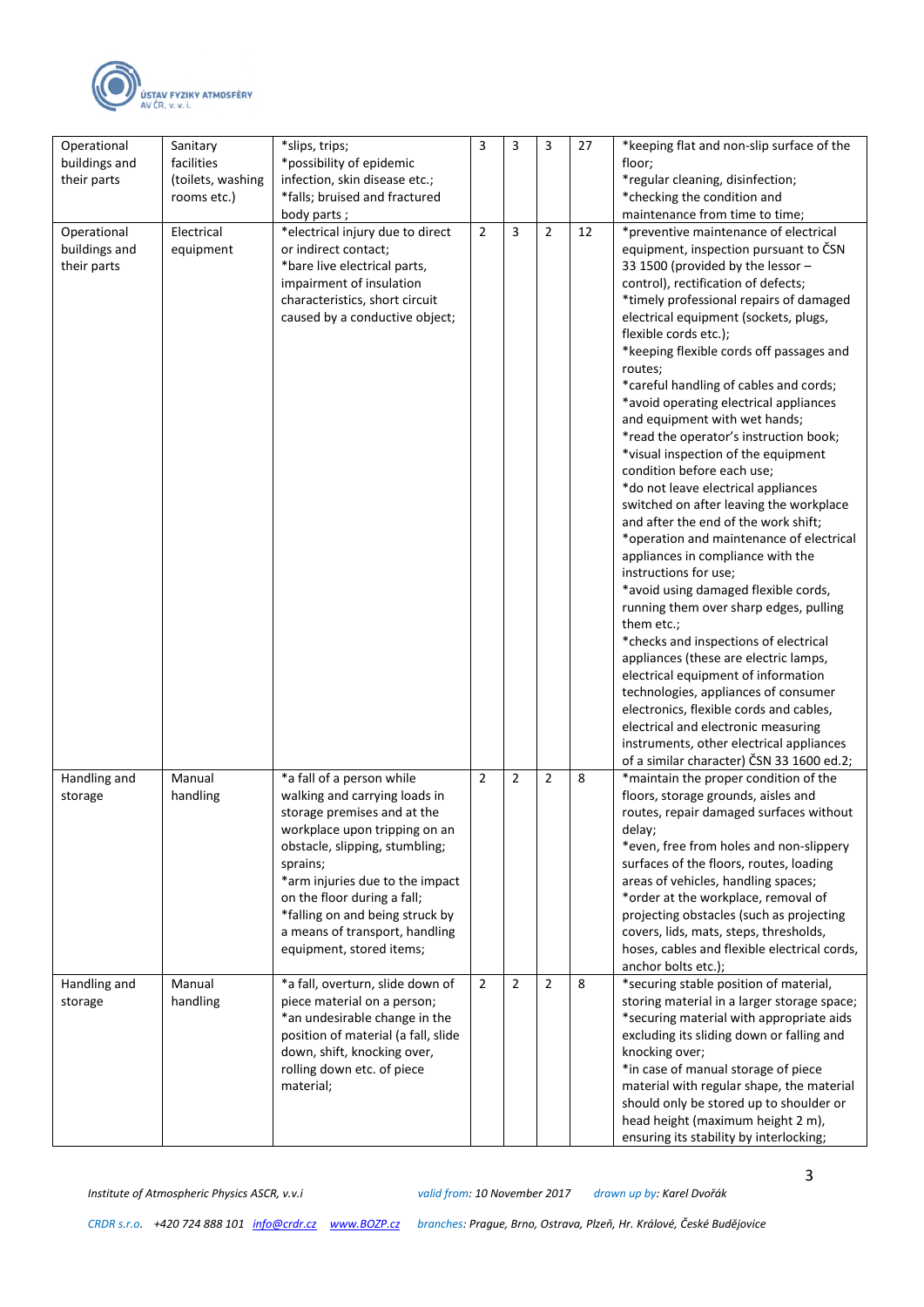

|                                            |                    |                                                                                                                                                                                                         |                |                |                |    | *securing piece material with pads,<br>blocks, supports, racks, wedges,<br>interlocking, particularly of materials<br>stored vertically on their narrower sides,<br>tubes, pipes, bundles, reels etc. The aids<br>must be easy to grip, adjusted, set<br>according to the weight of the load, or<br>possibly, according to its shape and size;                     |
|--------------------------------------------|--------------------|---------------------------------------------------------------------------------------------------------------------------------------------------------------------------------------------------------|----------------|----------------|----------------|----|--------------------------------------------------------------------------------------------------------------------------------------------------------------------------------------------------------------------------------------------------------------------------------------------------------------------------------------------------------------------|
| Handling and<br>storage                    | Manual<br>handling | *a fall of a load on one's foot,<br>being struck by a load;<br>*arms and legs contused and<br>bruised due to the load slipping<br>from one's hand;                                                      | 2              | $\overline{2}$ | 2              | 8  | *prior to the handling, check the<br>condition (strength, cohesiveness,<br>fixation) of transport packaging;<br>*correct manual handling;<br>*correct grip of the load;<br>*ensuring firm grip of the load, using<br>gripping holes, handles;<br>*checking the condition of gripping<br>elements prior to the handling;<br>*using handles and other gripping aids; |
| Handling and<br>storage                    | Manual<br>handling | *a worker's fingers being<br>pinched, hands being crushed;                                                                                                                                              | $\overline{2}$ | 2              | 2              | 8  | *objects that fit tightly to each other<br>during storage and are lacking gripping<br>elements enabling safety grip (lifting<br>eyes, handles etc.) should be stored on<br>blocks (not round timber);<br>*for manual handling of heavier items,<br>use appropriate aids, hand tools (e.g.<br>wheel jacks);                                                         |
| Handling and<br>storage                    | Manual<br>handling | *hands cut, pierced, stabbed,<br>grazed;<br>*injury caused by the surface of<br>the load due to a stab or cut by<br>edges, burrs, nails, steel<br>packing strips, damaged<br>packaging, splinters etc.; | $\overline{2}$ | $\overline{2}$ | 2              | 8  | *adaptation of the load, protection of<br>sharp points, edges and other dangerous<br>parts;<br>*exclusion of handling of damaged<br>packages, planks with cracks etc.;<br>*using gloves that are resistant to<br>mechanical aggressions (cutting, piercing<br>$etc.$ );                                                                                            |
| Handling and<br>storage                    | Manual<br>handling | *carrying out handling works in<br>confined spaces;<br>*fingers, elbows etc. being<br>crushed, limbs being crushed<br>against surrounding objects,<br>constructions etc.;                               | 2              | 2              | 2              | 8  | *ensuring adequate space for handling,<br>keeping order, waste removal;<br>*prepared blocks prior to lowering load<br>(pads, timbers with minimum height of 3<br>$cm)$ ;                                                                                                                                                                                           |
| Handling and<br>storage (storage<br>racks) | Storage racks      | *trips, being crushed against<br>the construction of a rack or<br>against the stored material;                                                                                                          | $\mathbf 2$    | $\mathbf 2$    | 2              | 8  | *keeping free access or arrival to the<br>racks so that handling units and materials<br>can be easily stored and collected;<br>*the width of aisles between the racks<br>and stacks corresponding to the manner<br>of storing materials, i.e. at least 0.8 m for<br>manual handling;                                                                               |
| Handling and<br>storage (storage<br>racks) | Storage racks      | *material falling from a rack<br>cell, hitting a worker;                                                                                                                                                | 2              | $\overline{2}$ | 2              | 8  | *ensuring correct placing of loads on the<br>floor of a rack (on the wider part,<br>without projecting over the front edge of<br>the floor of the rack etc.);<br>*as necessary and according to the<br>material type, fixing and securing the<br>material from fall;<br>*ensuring stability of each type of<br>material placed in the rack;                        |
| Handling and<br>storage (storage<br>racks) | Storage racks      | *a fall of a worker while<br>operating at upper rack cells;                                                                                                                                             | 2              | 3              | $\overline{2}$ | 12 | *manual handling (placing and removing<br>materials) at heights exceeding 1.8 m<br>should be carried out with safe                                                                                                                                                                                                                                                 |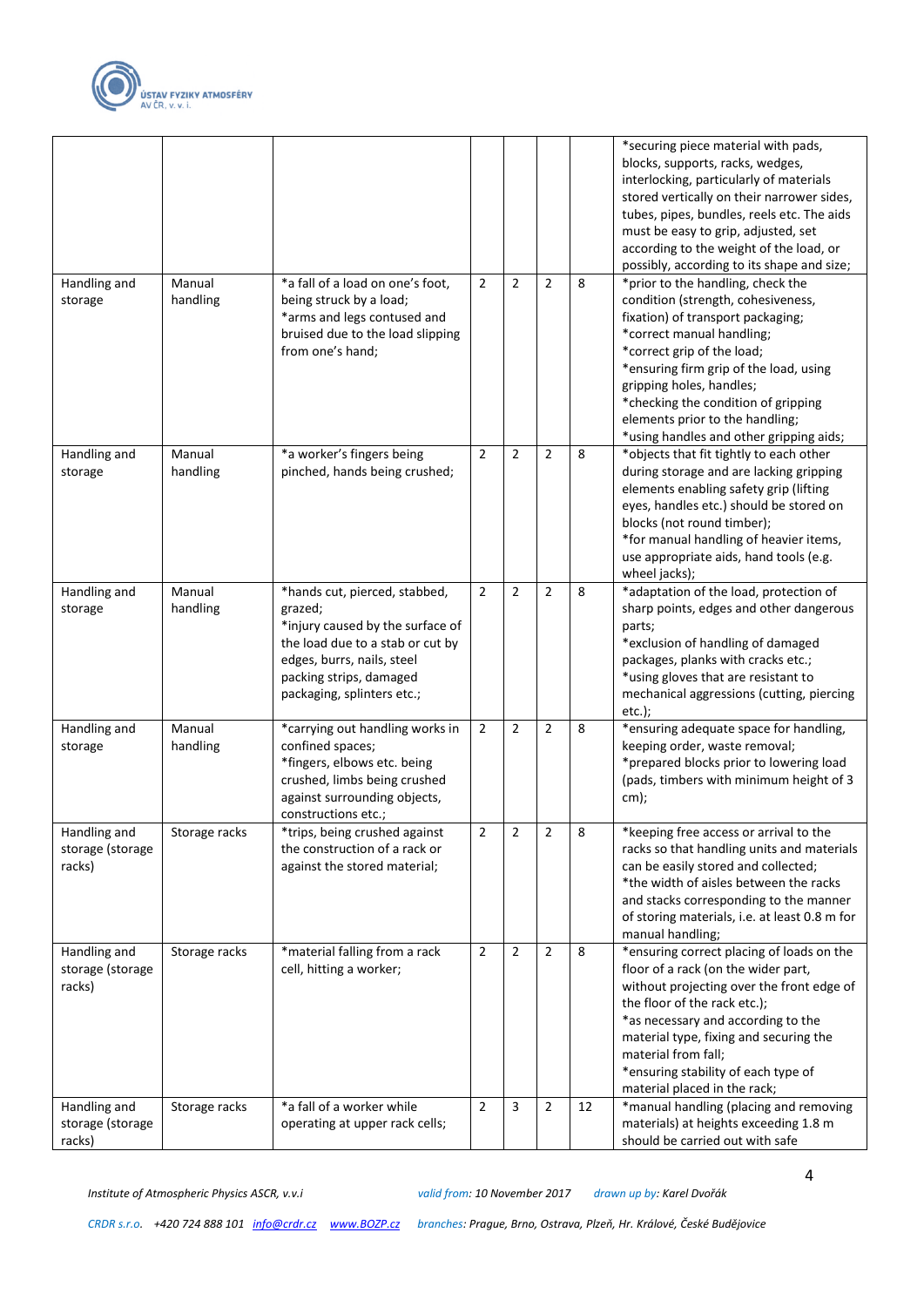

|                                            |                                   |                                                                                                                                                                                                                                                                                                                                                         |                |   |   |    | equipment and aids (ladders, stepladders<br>$etc.$ );<br>*avoid climbing on the rack construction;                                                                                                                                                                                                                                                                                                                                                                                                                                                                                                                                                                                                                                                                                                                                                                                                                                                          |
|--------------------------------------------|-----------------------------------|---------------------------------------------------------------------------------------------------------------------------------------------------------------------------------------------------------------------------------------------------------------------------------------------------------------------------------------------------------|----------------|---|---|----|-------------------------------------------------------------------------------------------------------------------------------------------------------------------------------------------------------------------------------------------------------------------------------------------------------------------------------------------------------------------------------------------------------------------------------------------------------------------------------------------------------------------------------------------------------------------------------------------------------------------------------------------------------------------------------------------------------------------------------------------------------------------------------------------------------------------------------------------------------------------------------------------------------------------------------------------------------------|
| Handling and<br>storage (storage<br>racks) | Storage racks                     | *collapse and fall of a rack;                                                                                                                                                                                                                                                                                                                           | $\overline{2}$ | 3 | 4 | 24 | *ensuring permanent rack stability<br>(empty, partly full and full racks);<br>anchorage or bracing according to the<br>rack construction;<br>*avoid ensuring stability only by leaning<br>the racks against each other, or possibly,<br>by leaning them on the constructions;<br>*after any relocation or rearrangement<br>of a rack, checking the rack regularly<br>regarding compliance with the respective<br>documentation, joint rigidity, verticality<br>and horizontality;<br>*indication of the load capacity of the<br>rack cells and the number of the cells in a<br>column (or the load capacity of the rack<br>column); the load capacity evidenced;<br>*avoid overloading of racks;<br>*even placement of the loads in the rack<br>cells, lighter in the upper cells, heavier in<br>the lower ones etc.;<br>*no climbing on the rack, no entering the<br>rack and no stepping on the rack (except<br>for extraordinary cases of repairs etc.); |
| Handling and<br>storage                    | Double ladders<br>and stepladders | *a fall of a person from a<br>ladder or stepladder when<br>climbing or descending;<br>*a fall of a person from a<br>ladder or stepladder due to<br>leaning out too far from the<br>ladder, when the ladder or<br>stepladder is placed on uneven<br>ground and support, when the<br>ladder is overloaded, and due<br>to uneven loading of the<br>ladder; | 3              | 3 | 3 | 27 | *keeping stepladders in proper technical<br>condition;<br>*removing damaged stepladders from<br>the workplace;<br>*when using stepladders, it is forbidden<br>to:<br>-use damaged stepladders;<br>-work on, climb and descend the<br>stepladder at a time for more than one<br>person;<br>-lean out dangerously and too far (i.e.<br>deviation of the body's centre of gravity)<br>from the axis of the stepladder;<br>-carry up and down a load weighing more<br>than $15$ kg;<br>-climb the stepladder wearing damaged,<br>unfit and soiled footwear with long<br>shoelaces etc.;<br>*visual inspections of stepladders before<br>each use (carried out by the worker using<br>the stepladder);                                                                                                                                                                                                                                                           |
| Handling and<br>storage                    | Double ladders<br>and stepladders | *a fall of a worker caused by<br>cracked or broken ladder or<br>stepladder rungs;                                                                                                                                                                                                                                                                       | 3              | 3 | 3 | 27 | *keeping stepladders in proper technical<br>condition;<br>*removing damaged stepladders from<br>the workplace;<br>* avoid using damaged stepladders;<br>* no more than one worker may at a<br>time work on, climb and descend the<br>stepladder;<br>* no carrying up and down a load<br>weighing more than 15 kg;<br>*visual inspections of stepladders before<br>each use (carried out by the worker using<br>the ladder);                                                                                                                                                                                                                                                                                                                                                                                                                                                                                                                                 |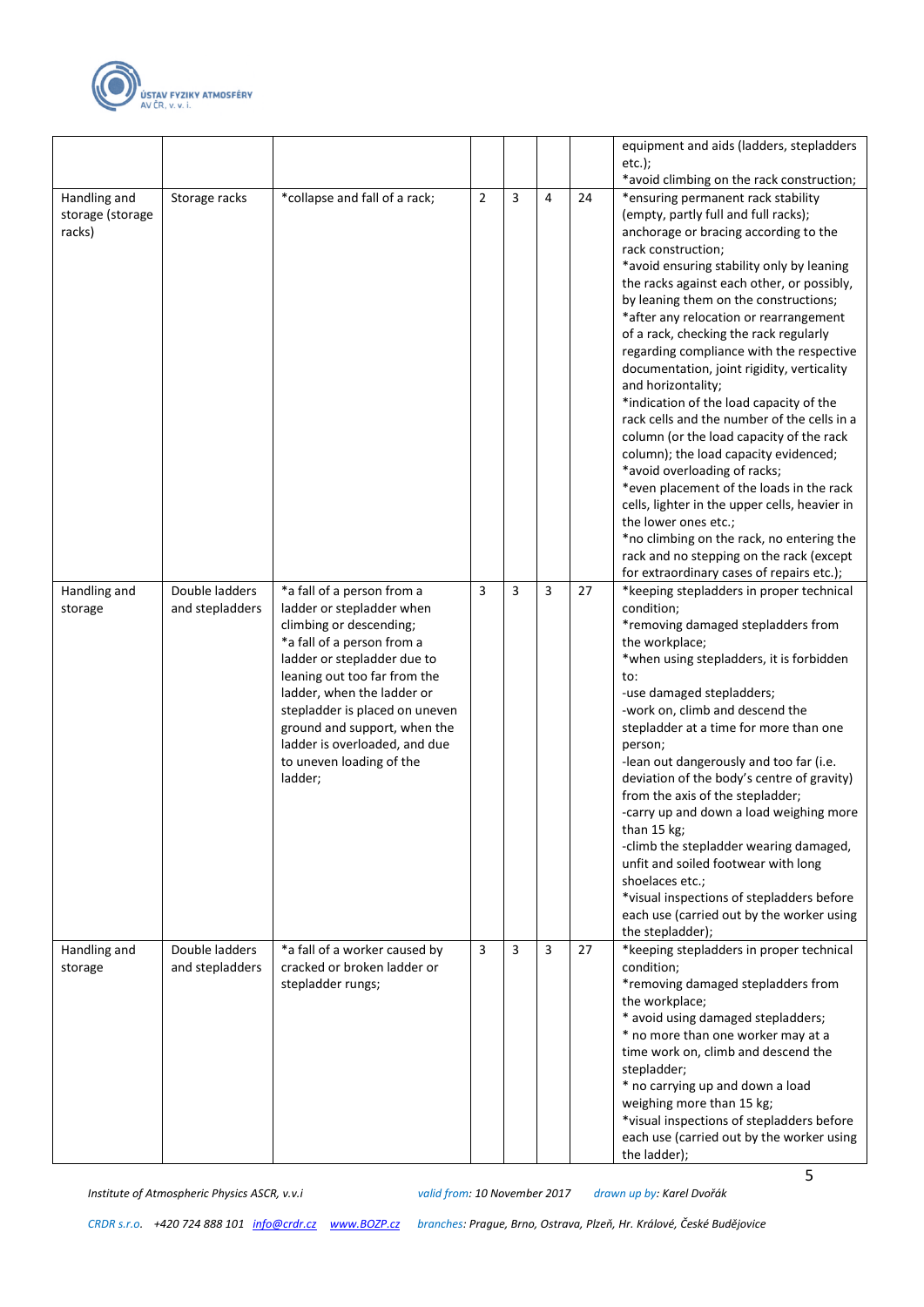

|                                                                              |                                          |                                                                                                                                                                                                                                                                 |                |                |                |   | *regular inspections of stepladders once<br>a year;                                                                                                                                                                                                                                                                                                                                                                                                                                                                                                                                                                                                                                                                                                                                                                                                                                                                                                                                                                                                                                                                            |
|------------------------------------------------------------------------------|------------------------------------------|-----------------------------------------------------------------------------------------------------------------------------------------------------------------------------------------------------------------------------------------------------------------|----------------|----------------|----------------|---|--------------------------------------------------------------------------------------------------------------------------------------------------------------------------------------------------------------------------------------------------------------------------------------------------------------------------------------------------------------------------------------------------------------------------------------------------------------------------------------------------------------------------------------------------------------------------------------------------------------------------------------------------------------------------------------------------------------------------------------------------------------------------------------------------------------------------------------------------------------------------------------------------------------------------------------------------------------------------------------------------------------------------------------------------------------------------------------------------------------------------------|
| Handling and<br>storage<br>/manual<br>handling/<br>transport by<br>handcarts | Handcarts $-$<br>horizontal<br>transport | *a person being crushed by a<br>cart or a shaft against walls,<br>poles, door frames or other<br>solid obstacles and objects<br>reducing the width of the<br>clearance profile of the route;<br>*hands and other body parts<br>crushed against solid obstacles; | $\overline{2}$ | $\overline{2}$ | $\overline{2}$ | 8 | *elimination of spontaneous undesirable<br>movement of handcarts;<br>* ensuring free clearance profiles, free<br>routes and clear line of vision, or<br>possibly, assistance of another person,<br>before the handcart starts to move;<br>*hold the cart by a handle or edge of the<br>cart so that the fingers do not extend<br>beyond the width of the cart;<br>*using side hand guards when handling<br>hand trucks;                                                                                                                                                                                                                                                                                                                                                                                                                                                                                                                                                                                                                                                                                                        |
| Handling and<br>storage<br>/manual<br>handling/<br>transport by<br>handcarts | Handcarts $-$<br>horizontal<br>transport | *a slip when setting the cart in<br>motion (the operator's feet<br>come close to the wheels of the<br>cart);<br>*a slip and fall while pushing or<br>pulling the cart (particularly on<br>sloping floors or ramps);<br>*feet run over by cart wheels;           | $\overline{2}$ | $\overline{2}$ | $\overline{2}$ | 8 | *non-slip routes and ramps;<br>*securing, braking of a cart on a sloping<br>surface by another worker;<br>*the worker's standing in the right place<br>so as to avoid having his feet run over;                                                                                                                                                                                                                                                                                                                                                                                                                                                                                                                                                                                                                                                                                                                                                                                                                                                                                                                                |
| Handling and<br>storage<br>/manual<br>handling/<br>transport by<br>handcarts | Handcarts $-$<br>horizontal<br>transport | *bruised foot due to having<br>been run over by a low-lift or<br>platform cart;                                                                                                                                                                                 | $\overline{2}$ | 2              | 2              | 8 | *using low-lift carts equipped with<br>manufactured foot safeguards fixed at<br>each wheel including rare wheels;<br>*evenly arranged load on the cart;<br>*the operator should not push the cart<br>from its side;                                                                                                                                                                                                                                                                                                                                                                                                                                                                                                                                                                                                                                                                                                                                                                                                                                                                                                            |
| Handling and<br>storage<br>/manual<br>handling/<br>transport by<br>handcarts | Handcarts-<br>horizontal<br>transport    | *a fall of a load (transport of a<br>high load poses the risk of<br>tipping over and fall of the<br>load)<br>*tipping over of the cart with a<br>load;                                                                                                          | $\overline{2}$ | 2              | $\overline{2}$ | 8 | *in case of transport of an unstable load<br>(with a high centre of gravity), stabilise or<br>fix, as necessary, materials or objects<br>with wedges, ropes, chains, straps, or use<br>a cart with high sides so as to avoid the<br>collapse, shift or deformation of the load<br>during the transport;<br>*correct distribution of weight of<br>materials on the platform of the cart<br>(loading area) in order to ensure good<br>stability of the cart with the load; it is<br>necessary to see to it that the mutual<br>centre of gravity be at the lowest<br>position as possible (therefore the<br>heavier objects must be stored lower and<br>lighter objects on top of them);<br>*avoid overloading the cart;<br>*ensuring proper stability of the cart<br>with a load;<br>*flat and firm surface with sufficient<br>load-bearing capacity, removal of<br>obstacles;<br>*avoid carrying unstable or bulky loads<br>on pallet trucks where the stability of the<br>load preventing the load from tipping<br>over cannot be adequately ensured;<br>*avoid moving the pallet truck by<br>pushing on the transported load; |
| Handling and<br>storage<br>/manual<br>handling/                              | Handcarts $-$<br>horizontal<br>transport | *materials (a load) caught by<br>surrounding obstacles and<br>persons;                                                                                                                                                                                          | $\overline{2}$ | $\overline{2}$ | $\overline{2}$ | 8 | *elimination of spontaneous undesirable<br>movement of carts;                                                                                                                                                                                                                                                                                                                                                                                                                                                                                                                                                                                                                                                                                                                                                                                                                                                                                                                                                                                                                                                                  |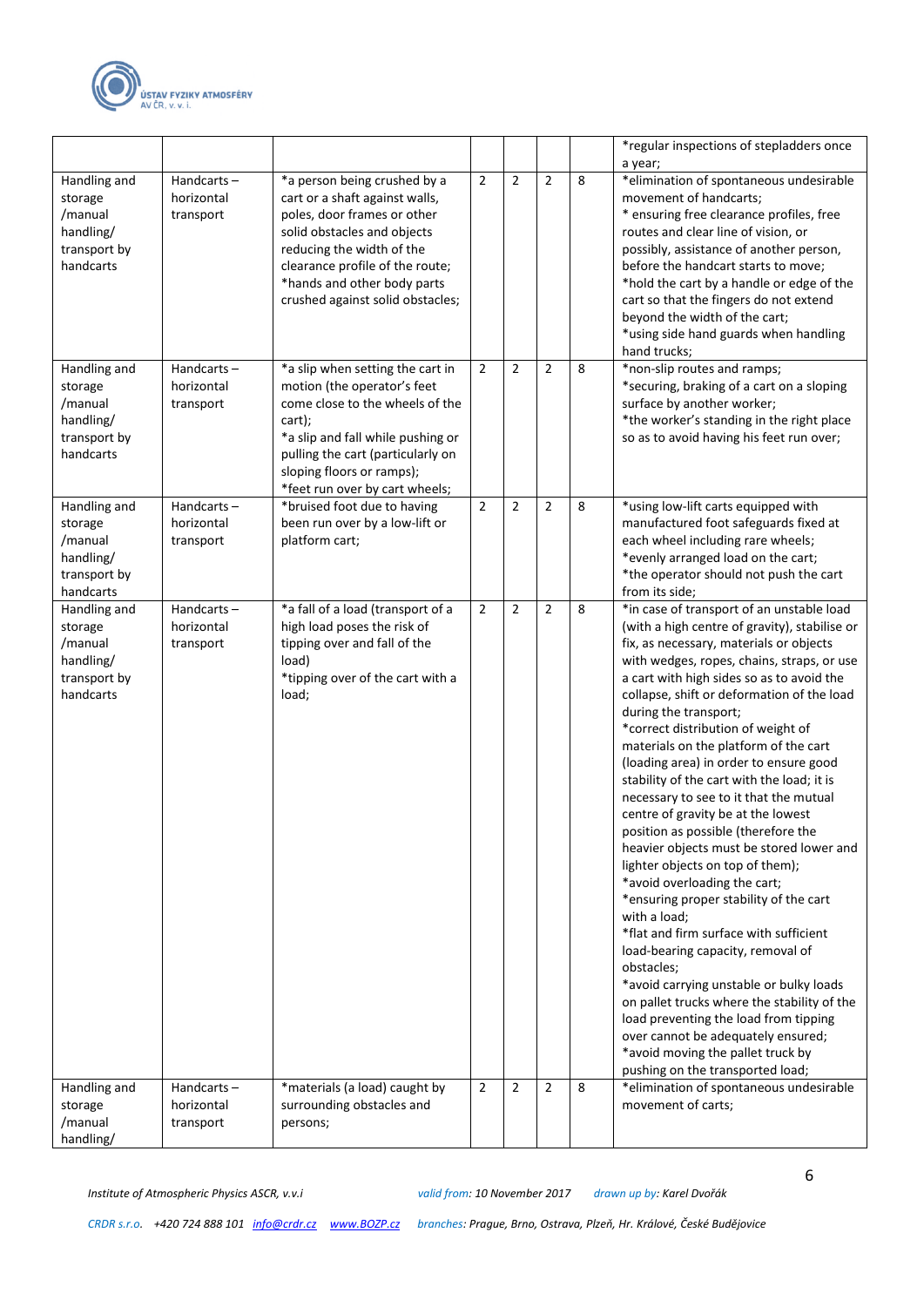

| transport by                 |               | *persons endangered by                                                                                                                                                                                                                                                                                                                                                                                                                                                                                        |   |   |   |    | * ensuring free traffic routes and clear                                                                                                                                                                                                                                                                                                                                                                                                                                                                                                                                                                                                                                                                                                  |
|------------------------------|---------------|---------------------------------------------------------------------------------------------------------------------------------------------------------------------------------------------------------------------------------------------------------------------------------------------------------------------------------------------------------------------------------------------------------------------------------------------------------------------------------------------------------------|---|---|---|----|-------------------------------------------------------------------------------------------------------------------------------------------------------------------------------------------------------------------------------------------------------------------------------------------------------------------------------------------------------------------------------------------------------------------------------------------------------------------------------------------------------------------------------------------------------------------------------------------------------------------------------------------------------------------------------------------------------------------------------------------|
| handcarts                    |               | materials carried on the cart;                                                                                                                                                                                                                                                                                                                                                                                                                                                                                |   |   |   |    | line of vision before the cart starts to<br>move;<br>*if any material extends beyond the edge<br>of the cart, it is necessary to take<br>precautions against the material being<br>caught by surrounding objects or<br>persons;<br>*when turning a cart loaded with longer<br>objects, it is necessary to appropriately<br>(e.g. vocally, through another person<br>etc.) ensure the safety of other persons<br>and traffic;<br>*the operator should not push the cart<br>from its side because the hazard of being<br>run over or crushed against an obstacle<br>may arise;                                                                                                                                                              |
| Handling and<br>storage      | Storage       | Employees working or being<br>present in the warehouse at<br>risk of injuries due to a fall of<br>the internal warehouse<br>equipment.                                                                                                                                                                                                                                                                                                                                                                        | 2 | 3 | 3 | 18 | After any relocation or rearrangement of<br>racks, checking whether the racks comply<br>with the respective documentation,<br>rigidity and stability.<br>The load capacity of rack cells and the<br>number of cells in a column or the load<br>capacity of the rack column should be<br>indicated on the racks.<br>No overloading of racks above the load<br>capacity defined by the manufacturer.<br>Even storing of the loads in the rack cells,<br>heavier loads lower, the lighter ones<br>higher.<br>No climbing on the rack, no stepping on<br>and no entering the rack.<br>Comply with the minimum width defined<br>for the aisles between storage racks.<br>Checking racks at least once a year,<br>making a record of the check. |
| Handling and<br>storage      | Storage       | Employees working or being<br>present in the warehouse at<br>risk of injuries due to a fall of<br>the internal warehouse<br>equipment.                                                                                                                                                                                                                                                                                                                                                                        | 2 | 3 | 3 | 18 | No overloading of pallets, compliance<br>with the maximum load capacity of<br>pallets.<br>Avoid using damaged pallets.<br>Storing useless pallets at a designated<br>place.                                                                                                                                                                                                                                                                                                                                                                                                                                                                                                                                                               |
| Transport /<br>road vehicles | Road vehicles | *collision of a vehicle with a<br>person, another vehicle or solid<br>obstacle - traffic accidents;<br>*collisions of vehicles (head-on<br>collision, side impact, rear-end<br>collision);<br>*an impact of a vehicle on an<br>obstacle;<br>*vehicle overturning;<br>*a vehicle leaving the roadway;<br>*a person being crashed, run<br>over, caught, crushed and<br>knocked over by a vehicle;<br>*being crushed or pressed by a<br>vehicle against a part of a<br>structure or other solid<br>construction; | 3 | 3 | 3 | 27 | *driving license for the respective vehicle<br>class, drivers training;<br>*compliance with road traffic<br>regulations, safety breaks, attention,<br>appropriate speed etc.;<br>*avoid staying behind in the path of a<br>reversing car; look both sides before<br>stepping on the road;<br>*securing the parked vehicle against<br>rolling;<br>*compliance with work routines;                                                                                                                                                                                                                                                                                                                                                          |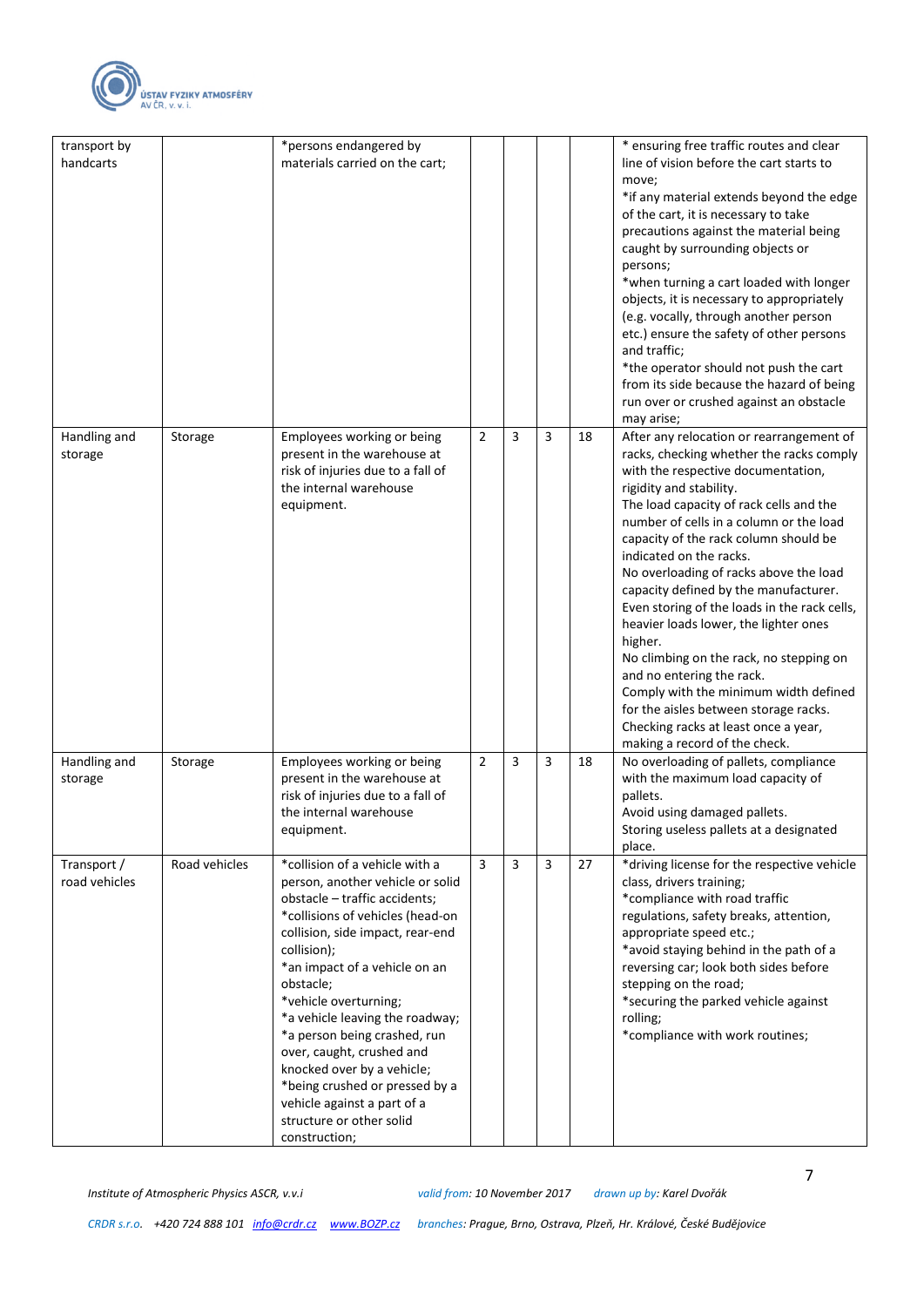

| Transport /              | Road vehicles-    | Road users endangered by:                                    | 3              | 4              | 3              | 36 | Comply with the provisions of the Decree                                             |
|--------------------------|-------------------|--------------------------------------------------------------|----------------|----------------|----------------|----|--------------------------------------------------------------------------------------|
| road vehicles            | driving a vehicle | *the car crashing into a solid                               |                |                |                |    | on road traffic.                                                                     |
|                          |                   | obstacle;                                                    |                |                |                |    | Avoid consuming alcoholic beverages or                                               |
|                          |                   | *collision with another vehicle;                             |                |                |                |    | other intoxicating substances before                                                 |
|                          |                   | *collision with a person;                                    |                |                |                |    | driving.                                                                             |
|                          |                   | *an impediment to the driver's                               |                |                |                |    | Pay full attention to driving; avoid being                                           |
|                          |                   | vision;                                                      |                |                |                |    | distracted by other activities when                                                  |
|                          |                   | *limited control over the                                    |                |                |                |    | driving.                                                                             |
|                          |                   | vehicle;                                                     |                |                |                |    | In case of a car accident resulting in an                                            |
|                          |                   | *an injury sustained by the                                  |                |                |                |    | injury of a person, provide first aid to this                                        |
|                          |                   | driver in a car accident;                                    |                |                |                |    | person and summon emergency help.                                                    |
|                          |                   | *the driver's microsleep event;                              |                |                |                |    | Avoid placing any objects impeding the                                               |
|                          |                   | *driving a motor vehicle                                     |                |                |                |    | driver's vision in front of or on the                                                |
|                          |                   | without license;                                             |                |                |                |    | windscreen.                                                                          |
|                          |                   | *failure to secure and                                       |                |                |                |    | Use antifreeze windscreen washer fluid                                               |
|                          |                   | loosening of the load;                                       |                |                |                |    | in winter to prevent frost on the                                                    |
|                          |                   | *a wheel falling off a vehicle                               |                |                |                |    | windscreen.                                                                          |
|                          |                   | while driving;                                               |                |                |                |    | In case of icy conditions, it is always                                              |
|                          |                   | *a bursting or burning car tyre                              |                |                |                |    | necessary to de-ice all car windows.                                                 |
|                          |                   | while driving;                                               |                |                |                |    | Avoid driving a car with reduced ability to                                          |
|                          |                   | *bad technical condition of the<br>vehicle;                  |                |                |                |    | control the vehicle.<br>Have the seat belt fastened when driving.                    |
|                          |                   | *non-compliance with road                                    |                |                |                |    |                                                                                      |
|                          |                   | traffic regulations, dangerous                               |                |                |                |    | Take safety breaks as required by law.<br>Not allow a non competent person that is   |
|                          |                   | condition of the road;                                       |                |                |                |    | not duly trained to drive a vehicle.                                                 |
|                          |                   |                                                              |                |                |                |    | In case of a transfer of a driver to                                                 |
|                          |                   |                                                              |                |                |                |    | another type of vehicle, instruct the                                                |
|                          |                   |                                                              |                |                |                |    | driver on driving of such vehicle                                                    |
|                          |                   |                                                              |                |                |                |    | according to the manufacturer's                                                      |
|                          |                   |                                                              |                |                |                |    | instruction book.                                                                    |
|                          |                   |                                                              |                |                |                |    | Check whether the load is safely secured                                             |
|                          |                   |                                                              |                |                |                |    | before the drive, and ensure, as                                                     |
|                          |                   |                                                              |                |                |                |    | necessary, that the load has not become                                              |
|                          |                   |                                                              |                |                |                |    | loose during the transport.                                                          |
|                          |                   |                                                              |                |                |                |    | It is necessary to check the tightening of                                           |
|                          |                   |                                                              |                |                |                |    | the screws and nuts after any wheel                                                  |
|                          |                   |                                                              |                |                |                |    | mounting.                                                                            |
|                          |                   |                                                              |                |                |                |    | Check the condition of the tyres before a                                            |
|                          |                   |                                                              |                |                |                |    | drive and, as necessary, during the                                                  |
|                          |                   |                                                              |                |                |                |    | transport, and change them if necessary.                                             |
|                          |                   |                                                              |                |                |                |    | Check the technical condition of the                                                 |
|                          |                   |                                                              |                |                |                |    | vehicle before a drive, remove the                                                   |
|                          |                   |                                                              |                |                |                |    | identified defects.                                                                  |
| Transport/road           | Road vehicles-    | Road users endangered by                                     | 3              | 3              | $\overline{2}$ | 18 | Avoid stepping in and standing in the                                                |
| vehicles                 | driving a vehicle | another motor vehicle while                                  |                |                |                |    | carriageway in poor visibility without                                               |
|                          |                   | repairing a car in poor visibility.                          |                |                |                |    | wearing a reflex vest or high visibility                                             |
|                          |                   |                                                              |                |                |                |    | clothes.                                                                             |
| Transport /              | Road vehicles-    | Road users endangered by a car                               | 2              | 3              | 3              | 18 | Carry out checks of the technical                                                    |
| road vehicles            | driving a vehicle | accident due to the bad                                      |                |                |                |    | condition of vehicles within the                                                     |
|                          |                   | technical condition of the                                   |                |                |                |    | prescribed deadlines and scope.                                                      |
|                          |                   | vehicle.                                                     |                |                |                |    | Have the identified defects removed                                                  |
|                          |                   |                                                              |                |                |                |    | without delay.                                                                       |
| Traffic/road<br>vehicles | Road vehicles-    | Employers performing small<br>repairs of vehicles endangered | 3              | 3              | $\overline{2}$ | 18 | At work, comply with the manufacturer's<br>instructions for the given activity - the |
|                          | driving a vehicle | by injuries during this activity.                            |                |                |                |    | manufacturer's instruction book;                                                     |
|                          |                   |                                                              |                |                |                |    | preferably an external supplier.                                                     |
|                          |                   |                                                              |                |                |                |    | Use undamaged tools for that work.                                                   |
| Transport /              | Road vehicles-    | Persons finding themselves at a                              | $\overline{2}$ | $\overline{2}$ | 3              | 12 | Equip the car with a fire extinguisher -                                             |
| road vehicles            | driving a vehicle | site of a vehicle fire being at                              |                |                |                |    | recommendation, is not part of                                                       |
|                          |                   | risk of a burn injury caused by                              |                |                |                |    |                                                                                      |
|                          |                   |                                                              |                |                |                |    |                                                                                      |

8

*CRDR s.r.o. +420 724 888 101 [info@crdr.cz](mailto:info@crdr.cz) [www.BOZP.cz](http://www.bozp.cz/) branches: Prague, Brno, Ostrava, Plzeň, Hr. Králové, České Budějovice*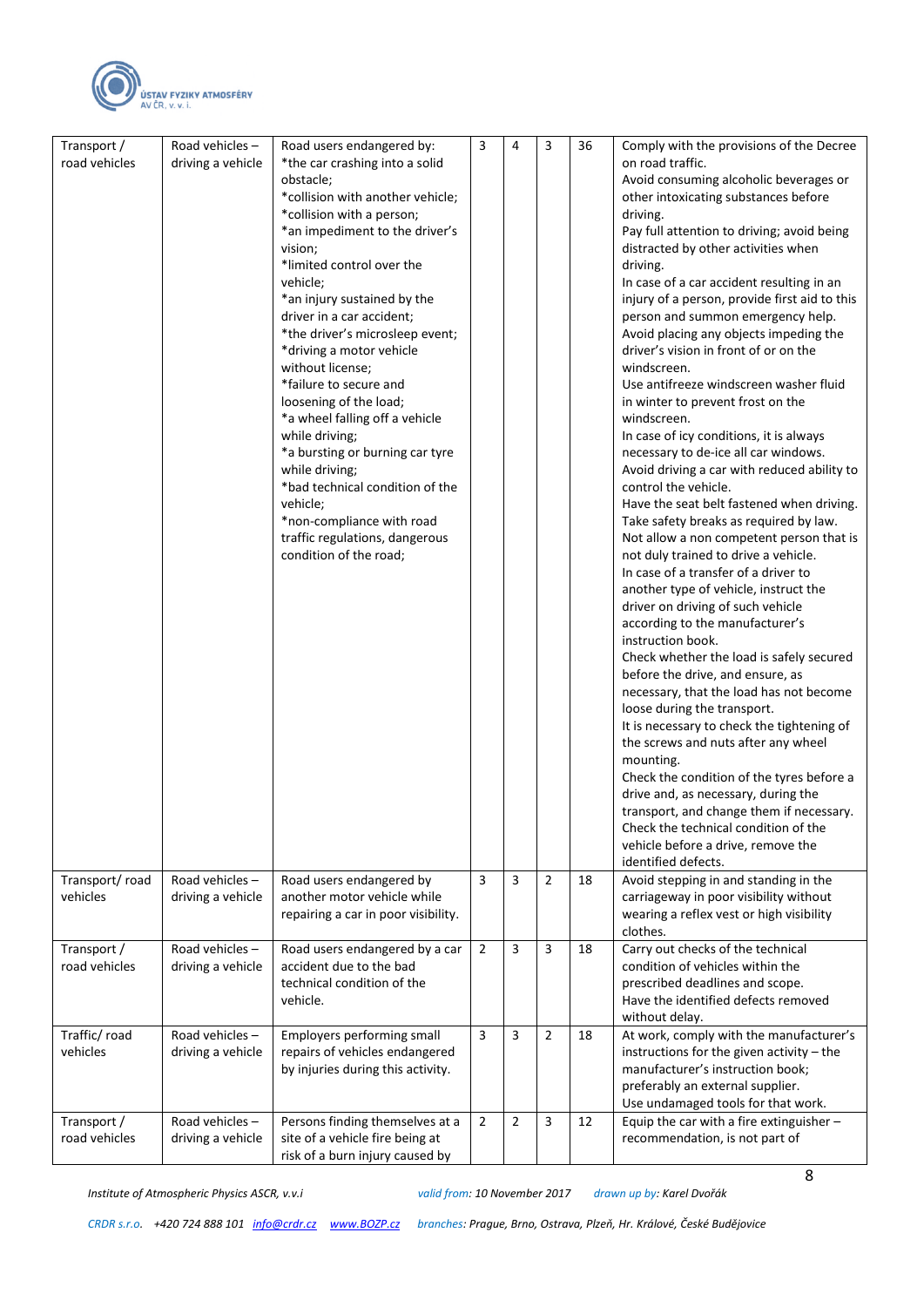

|                                                              |                                      | the fire, or possibly, by a<br>subsequent explosion.                                                                                                                                                                                                                                                                                                                                                                                                                                                                                                                                                                                                                                                                                         |                |                |                |    | mandatory car equipment in the Czech<br>Republic.                                                                                                                                                                                                                                                                                                                                                                                                                                                                                                                                                                                                                                                                                                                                                                                                                                                                                                                                                                                                                                                                                                                                                                                                                                                                                                                                                                                                                                                                                                                   |
|--------------------------------------------------------------|--------------------------------------|----------------------------------------------------------------------------------------------------------------------------------------------------------------------------------------------------------------------------------------------------------------------------------------------------------------------------------------------------------------------------------------------------------------------------------------------------------------------------------------------------------------------------------------------------------------------------------------------------------------------------------------------------------------------------------------------------------------------------------------------|----------------|----------------|----------------|----|---------------------------------------------------------------------------------------------------------------------------------------------------------------------------------------------------------------------------------------------------------------------------------------------------------------------------------------------------------------------------------------------------------------------------------------------------------------------------------------------------------------------------------------------------------------------------------------------------------------------------------------------------------------------------------------------------------------------------------------------------------------------------------------------------------------------------------------------------------------------------------------------------------------------------------------------------------------------------------------------------------------------------------------------------------------------------------------------------------------------------------------------------------------------------------------------------------------------------------------------------------------------------------------------------------------------------------------------------------------------------------------------------------------------------------------------------------------------------------------------------------------------------------------------------------------------|
| Handling and<br>storage/loading<br>and unloading<br>vehicles | Loading and<br>unloading<br>vehicles | *slips, stumbles, sprains on<br>handling and loading surfaces;                                                                                                                                                                                                                                                                                                                                                                                                                                                                                                                                                                                                                                                                               | $\overline{2}$ | $\overline{2}$ | $\overline{2}$ | 8  | *treat and keep non-slip floor surfaces in<br>the loading area;<br>*appropriate work footwear;                                                                                                                                                                                                                                                                                                                                                                                                                                                                                                                                                                                                                                                                                                                                                                                                                                                                                                                                                                                                                                                                                                                                                                                                                                                                                                                                                                                                                                                                      |
| Handling and<br>storage/loading<br>and unloading<br>vehicles | Loading and<br>unloading<br>vehicles | *a load slipping from a<br>worker's hands and then falling<br>on his foot;                                                                                                                                                                                                                                                                                                                                                                                                                                                                                                                                                                                                                                                                   | $\overline{2}$ | $\overline{2}$ | $\overline{2}$ | 8  | *use, whenever possible, palletisation,<br>containerisation, good work practice,<br>appropriate footwear;<br>*good work practice, good grip of the<br>load;                                                                                                                                                                                                                                                                                                                                                                                                                                                                                                                                                                                                                                                                                                                                                                                                                                                                                                                                                                                                                                                                                                                                                                                                                                                                                                                                                                                                         |
| Handling and<br>storage/loading<br>and unloading<br>vehicles | Loading and<br>unloading<br>vehicles | *fingers being struck, crushed,<br>pinched against the loading<br>surface;<br>*a limb being crushed against<br>surrounding objects,<br>constructions or sides of<br>vehicles while lifting and<br>storing loads;                                                                                                                                                                                                                                                                                                                                                                                                                                                                                                                             | $\overline{2}$ | $\overline{2}$ | $\overline{2}$ | 8  | *unless heavy loads are secured against<br>undesirable movement, do not step<br>under them and do not put hands under<br>them;<br>*preferable use of vehicles equipped<br>with a lifting tailgate, hydraulic lifts<br>(hands) and other appropriate handling<br>equipment;                                                                                                                                                                                                                                                                                                                                                                                                                                                                                                                                                                                                                                                                                                                                                                                                                                                                                                                                                                                                                                                                                                                                                                                                                                                                                          |
| Handling and<br>storage/loading<br>and unloading<br>vehicles | Loading and<br>unloading<br>vehicles | *a load falling on a worker<br>while lifting and placing the<br>load, with the load slipping<br>down due to bad fixing,<br>unstable position or an<br>incorrect manner of<br>withdrawal, due to load shifting<br>during the transport etc.<br>Note: During the movement of<br>the vehicle, the load is subject<br>to impacts and vibrations<br>causing the increase of static<br>forces with a dynamic<br>component, the value of which<br>depends particularly on the<br>type, technical condition and<br>equipment of the vehicle, the<br>weight of the load, the speed of<br>the vehicle and the scope of<br>their changes, on the manner<br>of loading and fixing the<br>material and on the type and<br>condition of the traffic route. | $\overline{2}$ | 3              | $\overline{2}$ | 12 | *appropriate manner of loading and<br>fixing the load ensuring its stability<br>during transportation, unloading and<br>withdrawal of materials;<br>*exclusion from the area of persons not<br>involved in loading and unloading<br>operations;<br>*ensure fixation of the materials<br>transported on plain pallets when<br>handling piece materials;<br>*determine the heights of load stacks<br>transported in vehicles according to the<br>type, shape, dimensions and weight of<br>the handling unit, the type and version of<br>the handling equipment and vehicles, the<br>load capacity of the vehicles, pallets and<br>containers, the platform height of the<br>vehicle, the manner of loading and the<br>arrangement of the handling unit;<br>*in order to fix and fasten the loads<br>transported in vehicles and other means<br>of transport, it is necessary to use<br>fastening devices, such as ratchet<br>tensioning belts and ratchet lashing<br>polyester straps with safety hook and<br>latch;<br>*during loading and unloading, the<br>loading area of the vehicle should be, as<br>far as possible, in a horizontal position,<br>particularly if manual loading or<br>unloading of loads with a higher centre<br>of gravity (such as stands with materials)<br>is performed;<br>*the order of unloading the loads and<br>materials on the loading area is<br>determined so as to avoid one-sided<br>spring suspension, and thus a dangerous<br>tilt of the loading area of the vehicle and<br>possible overturning or sliding of the<br>load; |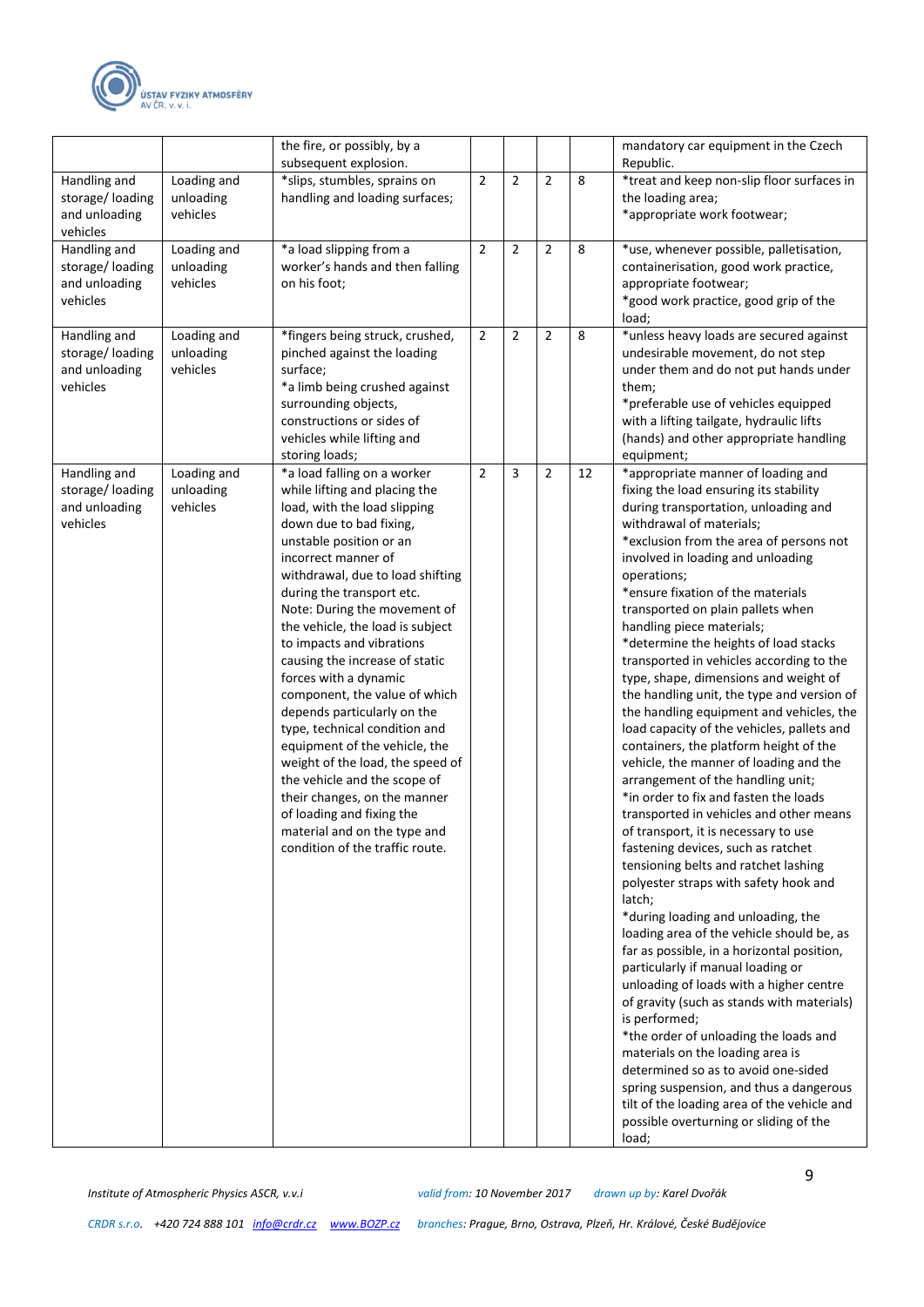

| Handling and<br>storage/loading<br>and unloading<br>vehicles | Loading and<br>unloading<br>vehicles | *a fall of a load, object,<br>material on a worker/person<br>while loading and unloading;                                                                                              | $\overline{2}$ | 3              | $\overline{2}$ | 12 | *appropriate manner of loading and fixing<br>the load ensuring its stability during<br>transportation, unloading and withdrawal<br>of materials;<br>*secure piece material, if necessary, with<br>appropriate aids and devices excluding<br>sliding, falling or overturning of these<br>materials during loading, unloading and<br>other handling;<br>*the workers involved in loading and<br>unloading must not move in the<br>immediate vicinity of, walk under and hold<br>the lifted load during the operation of the<br>handling device;<br>*unless heavy loads are secured against<br>undesirable movement, avoid stepping<br>under and putting hands under them;<br>*avoid handling vehicles with loads after<br>the fixing or lashing has been removed;<br>*the slope of loading skids must not make<br>more than an angle of 30° with the<br>horizontal plane, skid girders should be<br>fixed on the vehicle using hooks or other<br>reliable fastening device; |
|--------------------------------------------------------------|--------------------------------------|----------------------------------------------------------------------------------------------------------------------------------------------------------------------------------------|----------------|----------------|----------------|----|---------------------------------------------------------------------------------------------------------------------------------------------------------------------------------------------------------------------------------------------------------------------------------------------------------------------------------------------------------------------------------------------------------------------------------------------------------------------------------------------------------------------------------------------------------------------------------------------------------------------------------------------------------------------------------------------------------------------------------------------------------------------------------------------------------------------------------------------------------------------------------------------------------------------------------------------------------------------------|
| Handling and<br>storage/loading<br>and unloading<br>vehicles | Loading and<br>unloading<br>vehicles | *a fall of a worker while<br>climbing on or descending from<br>the vehicle;                                                                                                            | $\overline{2}$ | $\overline{2}$ | $\overline{2}$ | 8  | *in order to allow safe climbing on (or<br>descending from) the loading area of the<br>vehicle, use a ladder or other equivalent<br>device;<br>*avoid unnecessary moving at the very<br>edge of the loading area of the vehicle;                                                                                                                                                                                                                                                                                                                                                                                                                                                                                                                                                                                                                                                                                                                                          |
| Handling and<br>storage/loading<br>and unloading<br>vehicles | Loading and<br>unloading<br>vehicles | *a person being run over,<br>crushed, pressed by a vehicle;                                                                                                                            | $\overline{2}$ | 3              | $\overline{2}$ | 12 | *in order to ensure safe reversing,<br>making u-turns and similar dangerous<br>movements of vehicles using a trained<br>signaler (e.g. driver's mate) assisting the<br>vehicle driver, the signals and signs must<br>be agreed in advance so as to avoid any<br>misunderstanding between the driver<br>and the signaler;                                                                                                                                                                                                                                                                                                                                                                                                                                                                                                                                                                                                                                                  |
| <b>Electrical hand</b><br>tools                              | Electrical<br>equipment              | Electrical injury due to direct or<br>indirect contact.<br>Bare live electrical parts,<br>impairment of insulation<br>characteristics, short circuit<br>caused by a conductive object. | $\overline{2}$ | 3              | $\overline{2}$ | 12 | Preventive maintenance of electrical<br>equipment, inspection pursuant to CSN<br>33 1500 (provided by the lessor -<br>control), rectification of defects.<br>Timely professional repairs of damaged<br>electrical equipment (sockets, plugs,<br>flexible cords etc.).<br>Keeping flexible cords off passages and<br>routes.<br>Careful handling of cables and cords.<br>Avoid operating appliances and<br>equipment with wet hands.<br>Read the operator's instruction book.<br>Visual inspection of the equipment<br>before each use.<br>Do not leave electrical appliances<br>switched on after leaving the workplace<br>and after the end of the work shift.<br>Operation and maintenance of electrical<br>appliances in compliance with the<br>instructions for use.                                                                                                                                                                                                  |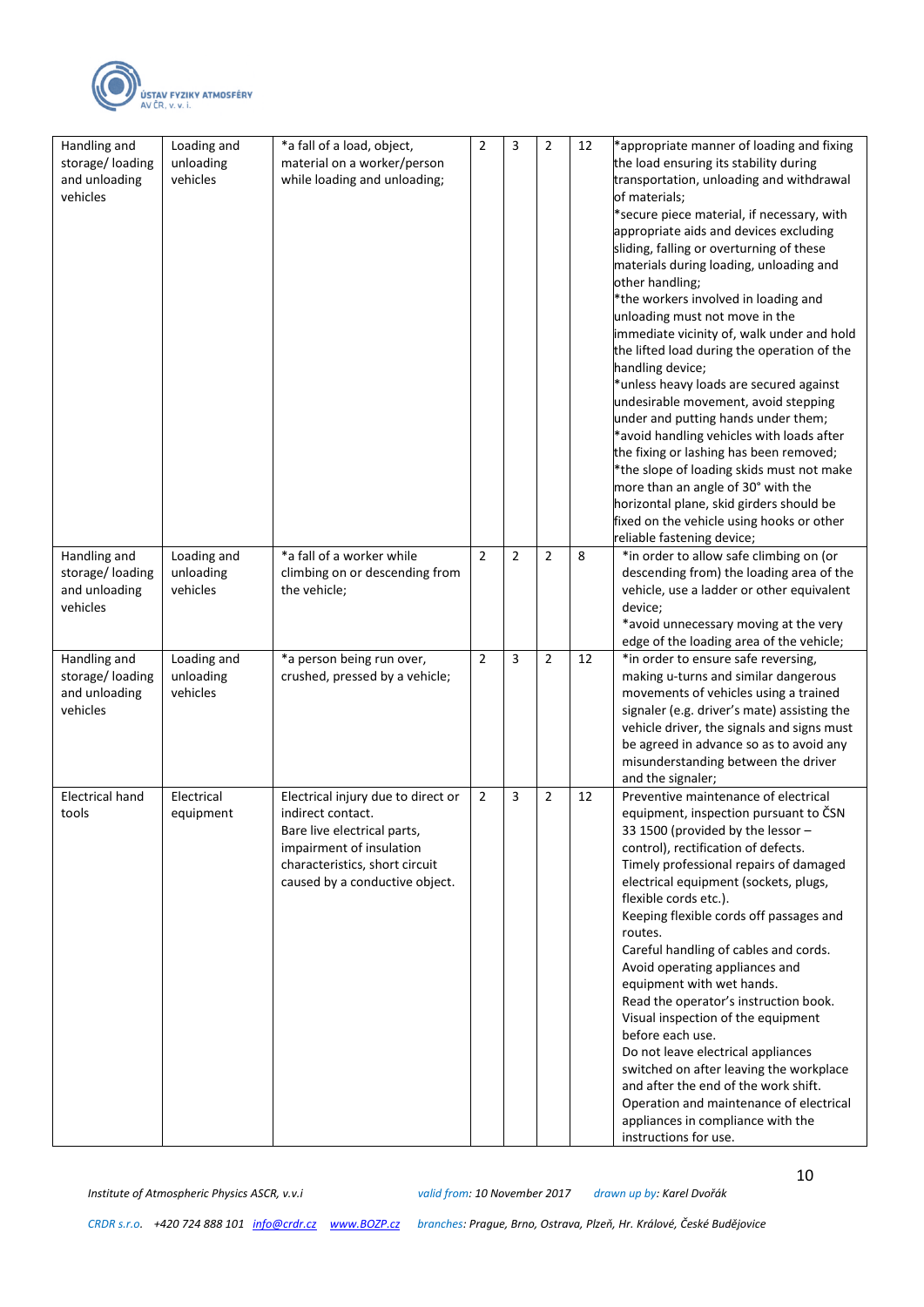

|                          |                                                           |                                                                                                                                                                                                                                                                  |                |                |                |    | Avoid using damaged flexible cords,<br>running them over sharp edges, pulling<br>them etc.<br>Checks and inspections of electrical<br>appliances ČSN 33 1600 ed. 2                                                                                                                                                                                                                                                                                                                                                                                                                                                                                                                    |
|--------------------------|-----------------------------------------------------------|------------------------------------------------------------------------------------------------------------------------------------------------------------------------------------------------------------------------------------------------------------------|----------------|----------------|----------------|----|---------------------------------------------------------------------------------------------------------------------------------------------------------------------------------------------------------------------------------------------------------------------------------------------------------------------------------------------------------------------------------------------------------------------------------------------------------------------------------------------------------------------------------------------------------------------------------------------------------------------------------------------------------------------------------------|
| Calibration/<br>workshop | Calibration,<br>metal cutting $-$<br>machine<br>operating | *the operator's hands being cut<br>when removing swarf;                                                                                                                                                                                                          | $\overline{2}$ | $\overline{2}$ | $\overline{2}$ | 8  | *use prescribed work aids (such as hooks<br>with longer handles and hand protectors,<br>dust brushes, scrapers, paintbrushes,<br>brushes, wooden sticks for cleaning<br>holes, internal threads etc.);<br>*use hooks always when removing<br>tangled swarf (a wire loop handle on the<br>hook for one or more fingers is not<br>allowed because of the risk of serious<br>finger injury);<br>*use wool waste and cloth for cleaning<br>only when the machine is at rest and<br>after removing swarf using a scraper,<br>dust brush etc.;<br>*use a brush or a paintbrush for cleaning<br>threads (cleaning internal threads with a<br>cloth wrapped around a finger is<br>dangerous); |
| Calibration/<br>workshop | Calibration,<br>metal cutting-<br>machine<br>operating    | *dispersion of blown chips<br>toward an operator, hitting<br>eyes and face;                                                                                                                                                                                      | $\overline{2}$ | $\overline{2}$ | $\overline{2}$ | 8  | *avoid overall cleaning of machines by<br>compressed air;<br>*use compressed air only for cleaning the<br>immediate point of operation, for<br>cleaning workpieces and work-holding<br>fixtures with irregular shape; limit outlet<br>pressure of a normal blow gun to less<br>than 0.2 Mpa, install protective<br>equipment (shield) that keeps blown<br>chips from flying toward the operator or<br>other persons;<br>*use PPE to protect eyes and face (face<br>shields or eye protection goggles) when<br>blowing away chips with compressed air;                                                                                                                                 |
| Calibration/<br>workshop | Calibration,<br>metal cutting $-$<br>machine<br>operating | *the operator being hit by a<br>loosened rotating clamp;                                                                                                                                                                                                         | $\overline{2}$ | 2              | 2              | 8  | *preventing the access to the machine<br>during its operation using an electrical<br>barrier and a firm fence barrier with a<br>gate;<br>*proper securing of the rotating unit with<br>a retaining ring, bayonet cap etc.;                                                                                                                                                                                                                                                                                                                                                                                                                                                            |
| Calibration/<br>workshop | Calibration,<br>metal cutting $-$<br>machine<br>operating | *the operator being entrapped,<br>a limb being entangled, being<br>struck by a loosened workpiece<br>due to undesirable accidental<br>starting, unexpected release of<br>a workpiece due to reduced<br>holding strength, insufficient<br>stiffness of the clamp; | $\overline{2}$ | 3              | $\overline{2}$ | 12 | *preventing the access to the machine<br>during its operation using an electrical<br>barrier and a firm fence barrier with a<br>gate;<br>*installing shields on the rotating clamps;<br>*smooth surfaces of the clamps, leading<br>edges of the clamps;<br>*appropriate workwear of the operator;<br>*enabling locking the main switch off;                                                                                                                                                                                                                                                                                                                                           |
| Calibration/<br>workshop | Calibration,<br>metal cutting $-$<br>machine<br>operating | *the operator being caught in,<br>pulled in, squeezed, crushed,<br>cut (e.g. due to a belt being<br>torn apart, loosened driving<br>mechanisms, effect of high<br>peripheral speed and<br>movement of parts);                                                    | $\overline{2}$ | 2              | 2              | 8  | *denial of access to dangerous parts -<br>preventing the access to the machine<br>during its operation using an electrical<br>barrier and a firm fence barrier with a<br>gate;<br>*avoid putting protective devices out of<br>operation;                                                                                                                                                                                                                                                                                                                                                                                                                                              |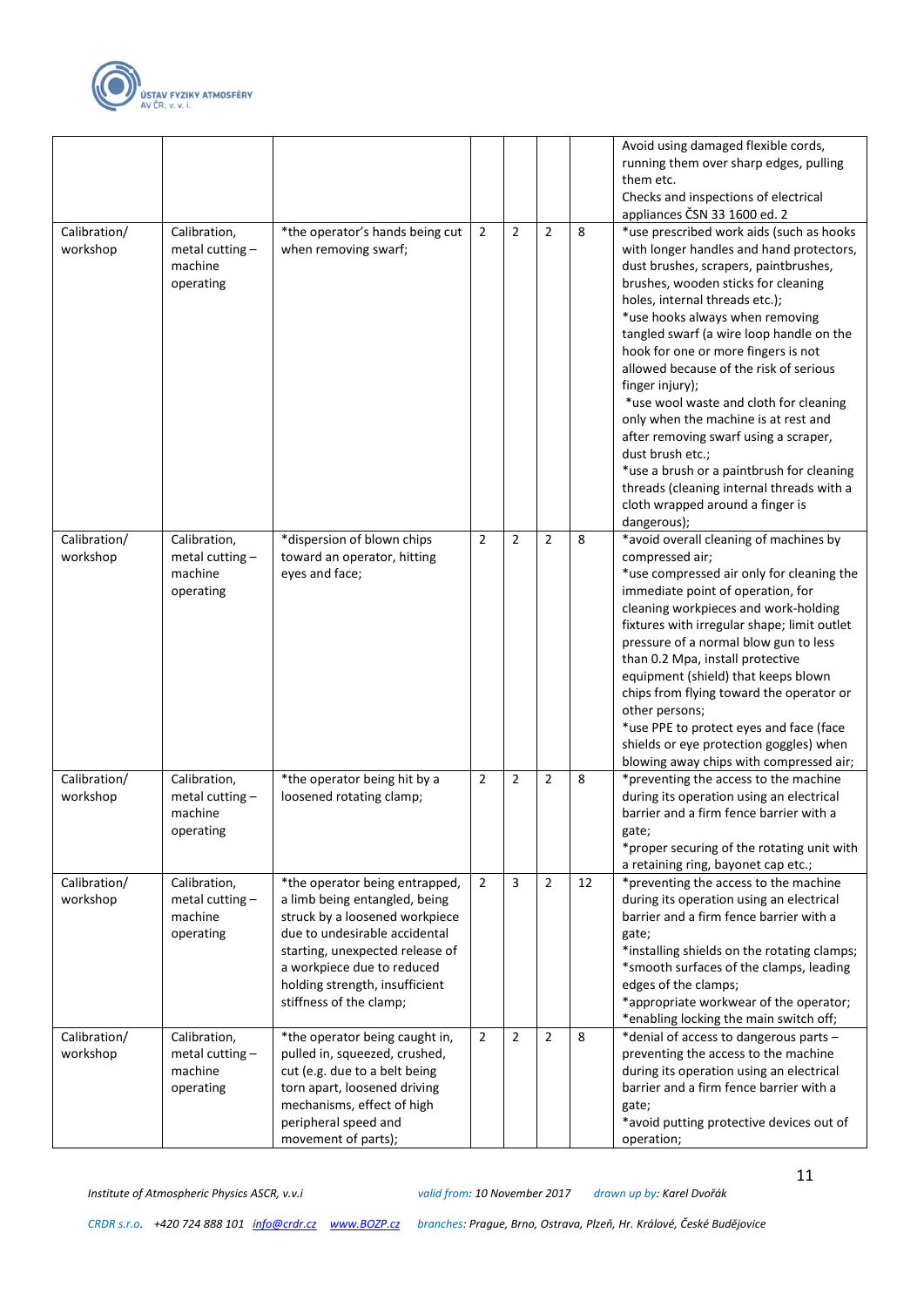

|                          |                                                           |                                                                                                                                                                                                                                                                        |                |                |                |    | *avoid putting the driving belt on while<br>the machine is running;                                                                                                                                                                                                                                                                                                                                                                                                                                                                     |
|--------------------------|-----------------------------------------------------------|------------------------------------------------------------------------------------------------------------------------------------------------------------------------------------------------------------------------------------------------------------------------|----------------|----------------|----------------|----|-----------------------------------------------------------------------------------------------------------------------------------------------------------------------------------------------------------------------------------------------------------------------------------------------------------------------------------------------------------------------------------------------------------------------------------------------------------------------------------------------------------------------------------------|
| Calibration/<br>workshop | Calibration,<br>metal cutting $-$<br>machine<br>operating | *the operator being hit by the<br>carriage in the event of its<br>overtravel beyond its permitted<br>stopping position;                                                                                                                                                | $\overline{2}$ | $\overline{2}$ | $\overline{2}$ | 8  | *preventing the access to the machine<br>during its operation using an electrical<br>barrier and a firm fence barrier with a<br>gate;<br>*installing functional stops;<br>*emergency brakes;<br>*protective restriction;<br>*warning marking affixed to the carriage<br>front side.                                                                                                                                                                                                                                                     |
| Calibration/<br>workshop | Calibration,<br>metal cutting $-$<br>machine<br>operating | *undesirable start of a<br>machine, workpiece kickback,<br>aids ejection; the operator<br>being struck, entrapped,<br>entangled;                                                                                                                                       | $\overline{2}$ | $\overline{2}$ | $\overline{2}$ | 8  | *using a securing device;<br>*securing the machine by placing the<br>main switch on the locked position<br>before making any repair;                                                                                                                                                                                                                                                                                                                                                                                                    |
| Calibration/<br>workshop | Calibration,<br>metal cutting-<br>machine<br>operating    | *change of tools, clamping,<br>removing of workpieces during<br>operation - entrapping,<br>striking, entangling, cutting,<br>pulling in, squeezing of a body<br>part, most often a hand;                                                                               | $\overline{2}$ | $\overline{2}$ | $\overline{2}$ | 8  | *stopping the machine - the movement<br>of a spindle, slide;                                                                                                                                                                                                                                                                                                                                                                                                                                                                            |
| Calibration/<br>workshop | Calibration,<br>metal cutting $-$<br>machine<br>operating | *incorrect and unreliable<br>clamping of the workpiece,<br>faulty fixing of materials,<br>workpieces - releasing, ejecting<br>and hitting the operator;                                                                                                                | $\overline{2}$ | $\overline{2}$ | $\overline{2}$ | 8  | *correct and reliable clamping; balanced,<br>smooth clamping of shaped items;<br>*only those items should be fixed in the<br>clamping unit that are constructed<br>accordingly and that due to their shape<br>and size may be fixed perfectly;<br>*use appropriate and intact tools for<br>clamping;<br>*clean and undamaged bearing surfaces<br>for clamping of tools;<br>*safe fixing of the tool; setting the tool<br>overhang so that no harmful mechanical<br>stress is generated on the tool and the<br>swarf can easily run out; |
| Calibration/<br>workshop | Calibration,<br>metal cutting $-$<br>machine<br>operating | *fast feed movement, impact<br>of the tool on the workpiece<br>clamp, carriage deformation,<br>ejection and hitting the<br>operator by a released broken<br>tool or a part of the machine;                                                                             | $\overline{2}$ | $\overline{2}$ | $\overline{2}$ | 8  | *concentration and attention of the<br>operator when monitoring the fast feed;<br>*fast feed in safe distance from the<br>workpiece;<br>*timely switch-off;                                                                                                                                                                                                                                                                                                                                                                             |
| Calibration/<br>workshop | Calibration,<br>metal cutting $-$<br>machine<br>operating | *the operator being hit by a<br>loose chuck key;                                                                                                                                                                                                                       | $\overline{2}$ | $\overline{2}$ | $\overline{2}$ | 8  | *avoid leaving chuck keys in the clamping<br>unit;<br>*avoid using a key with a prolonged<br>lever;<br>*avoid using excessively deformed and<br>damaged clamps;                                                                                                                                                                                                                                                                                                                                                                         |
| Calibration/<br>workshop | Calibration,<br>metal cutting $-$<br>machine<br>operating | *a body part, hair - (in which<br>case resulting in a scalp injury),<br>items of clothing being caught,<br>pulled in, entangled while<br>operating a drilling machine,<br>milling machine or, possibly, by<br>unprotected rotating parts of<br>the machine, by a tool; | $\overline{2}$ | 3              | $\overline{2}$ | 12 | *the operator should wear proper<br>clothes that are undamaged and without<br>loosely waving parts, with closely fitting<br>cuffs on sleeves and trousers, the shirt<br>should be tucked into the trousers;<br>*avoid operating machines while wearing<br>an apron or smock;<br>*wearing head guards (caps, hairnets,<br>headscarves) that must not have<br>dangling ends, the headscarf should be                                                                                                                                      |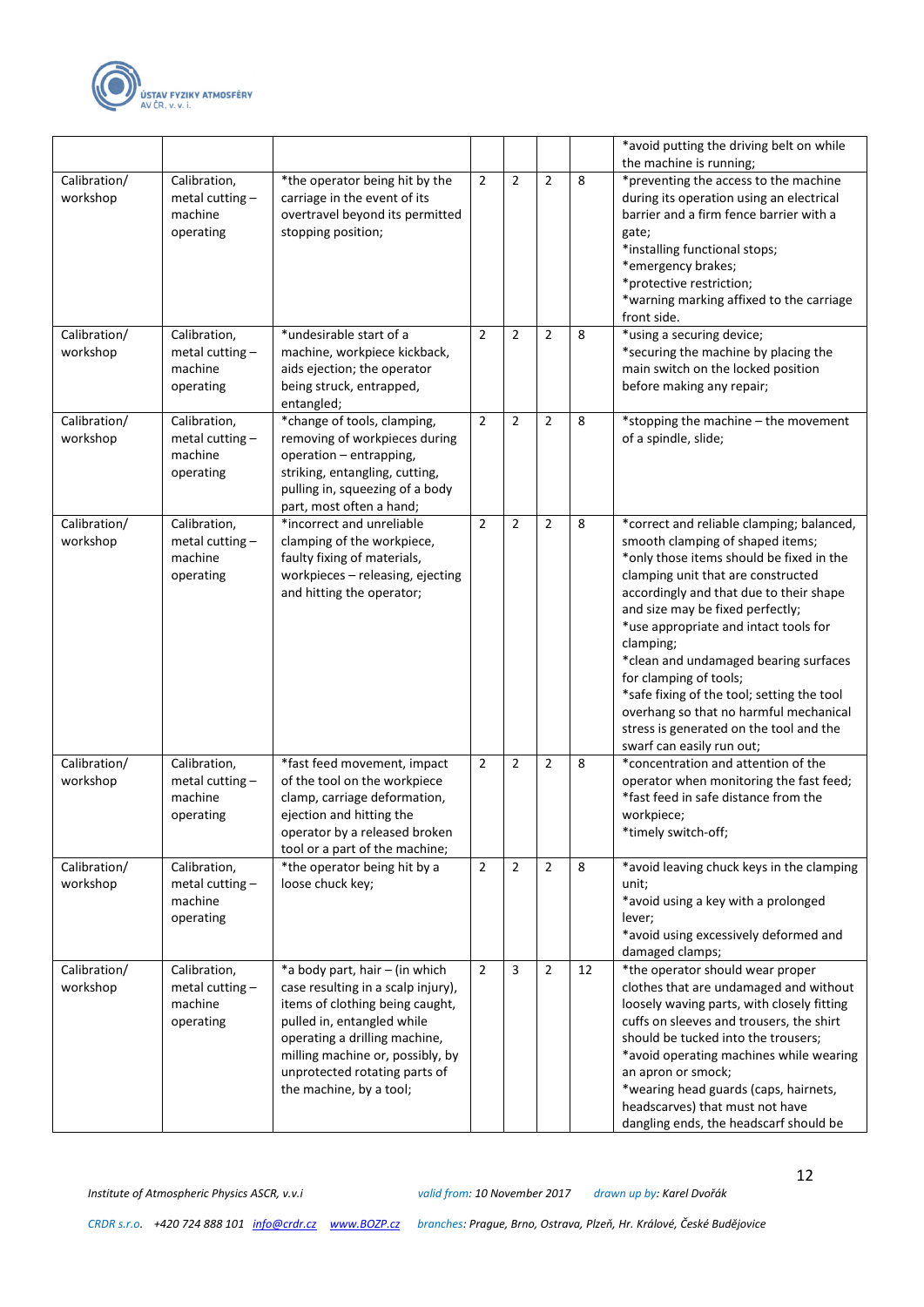

|                                                |                                                              |                                                                                                                                                                                                                                                                                                                                                        |                |                |                         |    | tied up behind the head (not under the<br>chin) so that the hair would not stick out;<br>*do not wear rings, necklaces, bracelets,<br>wristwatches, neckties, scarves etc. when<br>operating the machine;<br>*using rubber fingers by workers with<br>bandaged hands or fingers (e.g. gauze<br>bandage, leather finger) - this applies<br>particularly to the operators of drilling<br>machines or centre lathes;<br>* the operator should not wear gloves<br>when the machine is in operation (using<br>gloves is dangerous especially when<br>operating drilling machines);<br>*carry out adjusting, maintenance and<br>lubricating only when the machine is at<br>rest; |
|------------------------------------------------|--------------------------------------------------------------|--------------------------------------------------------------------------------------------------------------------------------------------------------------------------------------------------------------------------------------------------------------------------------------------------------------------------------------------------------|----------------|----------------|-------------------------|----|----------------------------------------------------------------------------------------------------------------------------------------------------------------------------------------------------------------------------------------------------------------------------------------------------------------------------------------------------------------------------------------------------------------------------------------------------------------------------------------------------------------------------------------------------------------------------------------------------------------------------------------------------------------------------|
| Calibration/<br>workshop                       | Calibration,<br>metal cutting $-$<br>machine<br>operating    | *a person falling, being crushed<br>by workpieces and fixtures<br>being moved;                                                                                                                                                                                                                                                                         | $\overline{2}$ | 3              | $\overline{2}$          | 12 | *appropriate handling and elevating<br>devices with appropriate fixtures,<br>suspension or support aids adapted to<br>the shape of the workpiece should be<br>available for clamping and releasing<br>heavier fixtures, instruments, tools and<br>workpieces which, due to their weight,<br>shape or dimensions, do not enable safe<br>manual handling and their location in the<br>machine;<br>*ensure assistance from other persons,<br>determine and adhere to the work<br>procedure;                                                                                                                                                                                   |
| Calibration/<br>workshop                       | Calibration,<br>metal cutting $-$<br>machine<br>operating    | *hands being cut or burnt while<br>changing workpieces and tools;                                                                                                                                                                                                                                                                                      | 2              | $\overline{2}$ | $\overline{2}$          | 8  | *using PPE to protect hands;                                                                                                                                                                                                                                                                                                                                                                                                                                                                                                                                                                                                                                               |
| Electric motor-<br>operated tools<br>- general | Motor-operated<br>tools - electric,<br>pneumatic;<br>general | *bruises, stabbing and cutting<br>injuries of legs in the event of a<br>fall of the tools from height<br>while working on ladders with<br>the tools not being adequately<br>secured;                                                                                                                                                                   | 3              | $\overline{2}$ | 3                       | 18 | *restrictions on work with tools on<br>ladders;<br>*tools should be attached to the body or<br>part of clothing; using tool bags, cases,<br>loops etc.;                                                                                                                                                                                                                                                                                                                                                                                                                                                                                                                    |
| Electric motor-<br>operated tools<br>- general | Motor-operated<br>tools - electric,<br>pneumatic;<br>general | *a fall of a worker while<br>working with tools on a ladder<br>etc. (serious injuries -<br>fractures, limb bruises, head,<br>spinal and internal injuries<br>$etc.$ );                                                                                                                                                                                 | $\mathbf 2$    | 3              | $\overline{\mathbf{c}}$ | 12 | *securing firm and stable footing of the<br>worker when working with tools,<br>restrictions on work on ladders;<br>*elimination of work on unsteady and<br>unstable constructions; instead of a<br>ladder, using safer and more stable<br>equipment (platforms, stepladders with a<br>platform, scaffolding etc.);                                                                                                                                                                                                                                                                                                                                                         |
| Electric motor-<br>operated tools<br>– general | Motor-operated<br>tools - electric,<br>pneumatic;<br>general | *vibrations transmitted to<br>hands resulting in affected<br>tissues, damaged bones, joints<br>and ligaments, vascular<br>disorders, nerve diseases; this<br>damage to health is reflected in<br>degenerative changes arising<br>from direct mechanical effect<br>of impacts; traumatic<br>vasoneurosis triggered by<br>continuous work with vibrating | $\overline{2}$ | $\overline{2}$ | $\overline{2}$          | 8  | *maintaining the tools in proper<br>technical condition;<br>*compliance with safety rest breaks<br>according to the instructions for<br>operation;                                                                                                                                                                                                                                                                                                                                                                                                                                                                                                                         |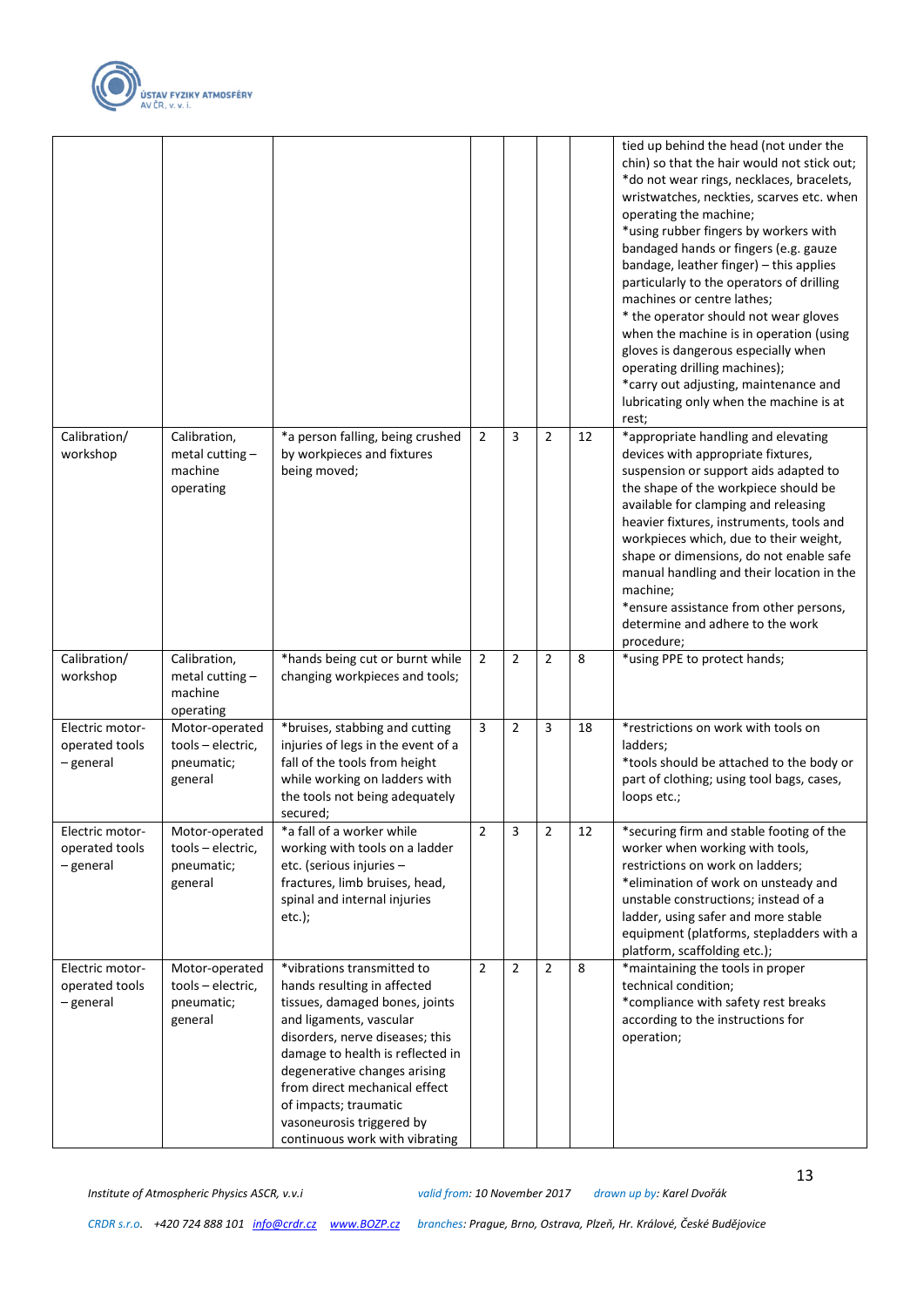

|                                                          |                                                                                                                                                                                                                                                                                                                           | tools, particularly the                                                                                                                                                                                                                                                                                                                                                                                                                                                                                                                                                                        |                |   |                |    |                                                                                                                                                                                                                                                                                                                                                                                                                                                                                                                                                                                                                                                                                                                                                                                                                                                                                                                                                                                                                                                                                                                                                                                                                                                                                                                                            |
|----------------------------------------------------------|---------------------------------------------------------------------------------------------------------------------------------------------------------------------------------------------------------------------------------------------------------------------------------------------------------------------------|------------------------------------------------------------------------------------------------------------------------------------------------------------------------------------------------------------------------------------------------------------------------------------------------------------------------------------------------------------------------------------------------------------------------------------------------------------------------------------------------------------------------------------------------------------------------------------------------|----------------|---|----------------|----|--------------------------------------------------------------------------------------------------------------------------------------------------------------------------------------------------------------------------------------------------------------------------------------------------------------------------------------------------------------------------------------------------------------------------------------------------------------------------------------------------------------------------------------------------------------------------------------------------------------------------------------------------------------------------------------------------------------------------------------------------------------------------------------------------------------------------------------------------------------------------------------------------------------------------------------------------------------------------------------------------------------------------------------------------------------------------------------------------------------------------------------------------------------------------------------------------------------------------------------------------------------------------------------------------------------------------------------------|
|                                                          |                                                                                                                                                                                                                                                                                                                           | pneumatic ones;                                                                                                                                                                                                                                                                                                                                                                                                                                                                                                                                                                                |                |   |                |    |                                                                                                                                                                                                                                                                                                                                                                                                                                                                                                                                                                                                                                                                                                                                                                                                                                                                                                                                                                                                                                                                                                                                                                                                                                                                                                                                            |
| Electric motor-<br>operated tools<br>- general           | Motor-operated<br>tools - electric,<br>pneumatic;<br>general                                                                                                                                                                                                                                                              | *electrical injury of the<br>operator;<br>Note: A major injury hazard<br>results from the principle of<br>tools held in hands when<br>electric current is passing<br>through a living organism. An<br>operator applies force to the<br>tool, therefore his muscles are<br>tightened and the contact with<br>conducting parts is particularly<br>close. Damaged insulation may<br>often cause muscular spasm,<br>cessation of breathing, in<br>serious cases even ventricular<br>fibrillation. A worker struck by<br>electricity might subsequently<br>fall from height, from a ladder<br>etc.; | $\overline{2}$ | 4 | $\overline{2}$ | 16 | *a repair should be carried out<br>professionally, only after disconnecting<br>from mains:<br>*avoid using electric motor-operated<br>power tools designed for neutral or<br>protective grounding for work and use in<br>wet environment or on metallic<br>constructions;<br>*carrying out the prescribed check of<br>tools at the workplace before the start of<br>the work shift and after finishing work<br>with tools (in the event of defects, hand<br>over the tool or its part for repair);<br>*avoid using damaged tools and tools<br>that cannot be switched off or on by a<br>power switch, or damaged power cords;<br>*never carry a tool by the cord; never<br>yank the cord to disconnect the plug<br>from the receptacle;<br>*keep cords away from sharp edges and,<br>as necessary, protect them appropriately<br>against mechanical or other damage, do<br>not pull the power cord;<br>*when working, always run the flexible<br>cord from the tool backwards;<br>*use an extension cord outdoors only if<br>the cord is appropriately marked and<br>designed for outdoor use;<br>*power tools, power cords, extension<br>cords, plugs and couplers should be<br>regularly checked and inspected;<br>*never use damaged power tools and<br>power cords or electrical cables;<br>*after finishing work, disconnect the plug |
| Pressure<br>equipment/<br>Stationary<br>pressure vessels | Stationary<br>pressure vessels<br>(a working<br>pressure<br>greater than<br>0.07 Mpa,<br>containing gas,<br>vapours or<br>caustic, toxic<br>and explosive<br>liquids of any<br>temperature, or<br>liquids with a<br>temperature<br>exceeding their<br>boiling point<br>under the<br>pressure<br>equalling to<br>0.07 Mpa) | *damage to the vessel and its<br>fittings, leakage of the<br>substance, burning and fire<br>hazard, possibility of<br>explosions, chemical burns;<br>*destruction of the vessel,<br>compression wave, being<br>endangered by fragments<br>projected and propelled<br>through space;<br>*soil and water contamination;                                                                                                                                                                                                                                                                          | $\overline{2}$ | 4 | $\overline{2}$ | 16 | of the cord from the receptacle;<br>*put in operation only such vessels the<br>condition of which does not endanger<br>the safety of persons and property,<br>which underwent the prescribed<br>construction and first pressure tests,<br>initial inspection, see CSN 69 0012, which<br>have the prescribed operating<br>documentation, see ČSN 690010, which<br>have the prescribed and complete<br>fittings and accessories, including the<br>check whether the vessels are installed<br>properly (see part IV. D of CSN 69 0012);<br>Carry out regular inspections and checks,<br>cleaning and maintenance (see part IV<br>ČSN 69 0012);<br>*fulfil the operator's obligations,<br>including, without limitation:<br>-drawing up operating instructions;<br>-designating a worker responsible for the<br>operation of the vessels;<br>-ensuring necessary operation and<br>maintenance;                                                                                                                                                                                                                                                                                                                                                                                                                                                 |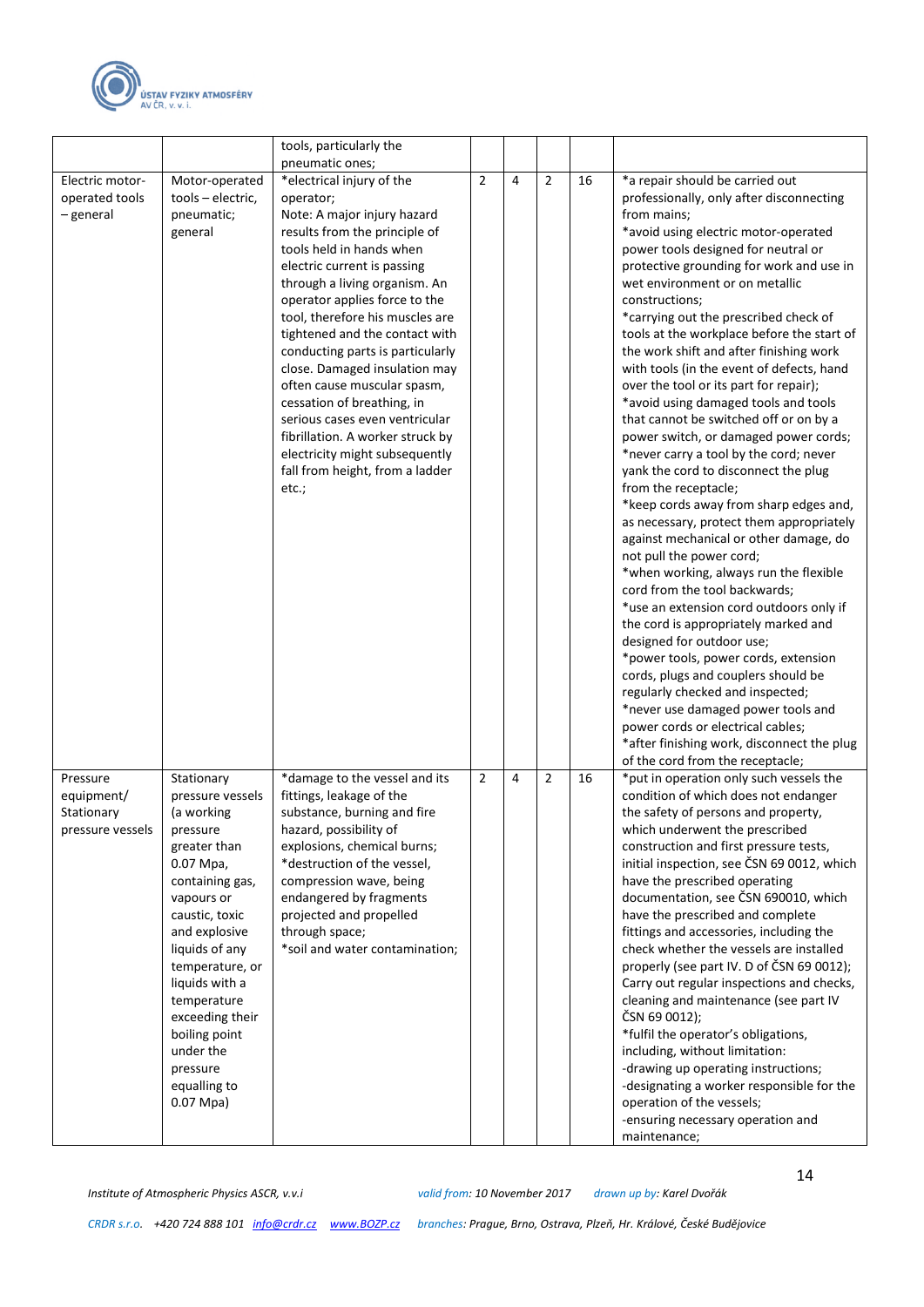

| $\overline{2}$<br>$\overline{2}$<br>*destruction of the SPV unit<br>4<br>16<br>*during the operation, protect SPV<br>Pressure<br>Stationary<br>equipment/<br>with persons being endangered<br>against damage, avoid interfering with<br>pressure vessel<br>(SPV),<br>Stationary<br>by dynamic effects of the SPV<br>the construction of the vessel, as well as<br>metallic parts due to pressure;<br>the structural supports and pads;<br>pressure vessels<br>compressor air<br>*do not lay SPV directly on its shell,<br>tank (air)<br>secure its proper position and ensure its<br>stability;<br>*proper functioning of the SPV<br>accessories due to appropriate, correctly<br>selected and placed fittings (pressure<br>gauge, safety valve) and their proper<br>setting (according to the technical<br>documentation), continuous keeping in<br>proper functional condition, regular<br>checks of the safety valve and neutral<br>grounding of the pressure gauge<br>according to ČSN 690012; regular<br>removal of sediment;<br>*ensuring the access for the operators to<br>the closures of safety valves and pressure<br>gauges;<br>*avoid loading the safety valve;<br>*avoid replacing safety valves with<br>pressure switches if the pressure source<br>exceeds the maximum work pressure of<br>SPV;<br>*ensuring preventive maintenance,<br>regular checks of SPV and accessory<br>functionality, regular inspections,<br>keeping SPV technical documentation;<br>*professional SPV repairs;<br>$\overline{3}$<br>$\overline{3}$<br>*operation of electrical equipment in a<br>*electrical injury<br>3<br>27<br>Stationary<br>Pressure<br>safety condition, particularly in respect of<br>equipment/<br>pressure vessel<br>(SPV),<br>grounding, current or voltage protection,<br>Stationary<br>pressure vessels<br>compressor air<br>correct connection, protective cover,<br>condition of conductors etc.;<br>tank (air)<br>(see also the library "Electrical<br>equipment - electrical injury")<br>Grinding<br>Grinding<br>4<br>3<br>$\overline{2}$<br>Grinders must be used only for work for<br>General<br>24<br>which they are designed. They should be<br>machines<br>machines<br>installed so that no other workstations<br>are located in the direction of grinding<br>wheel rotation; mark the direction of<br>rotation on the protective cover or near<br>the spindle head.<br>Before mounting a wheel onto the<br>Grinding wheel<br>Mechanical: ejection of the<br>3<br>$\overline{2}$<br>Grinding<br>4<br>24<br>machine, perform a visual inspection<br>machines<br>(bursting into<br>workpiece, strikes, stabs or<br>(hammering test - dry and clean wheel);<br>fragments), |  |  |  | -ensuring compliance with all<br>regulations, instructions and orders;<br>-providing the workers with PPE;<br>-keeping accurate records of the vessels<br>and their changes;<br>-keeping documentation, records on<br>removal of identified defects (see ČSN 69<br>0012 Annex);<br>*the vessel operator must be older than<br>18 years, capable of working as an<br>operator, acquainted with and trained<br>for that work; |
|-------------------------------------------------------------------------------------------------------------------------------------------------------------------------------------------------------------------------------------------------------------------------------------------------------------------------------------------------------------------------------------------------------------------------------------------------------------------------------------------------------------------------------------------------------------------------------------------------------------------------------------------------------------------------------------------------------------------------------------------------------------------------------------------------------------------------------------------------------------------------------------------------------------------------------------------------------------------------------------------------------------------------------------------------------------------------------------------------------------------------------------------------------------------------------------------------------------------------------------------------------------------------------------------------------------------------------------------------------------------------------------------------------------------------------------------------------------------------------------------------------------------------------------------------------------------------------------------------------------------------------------------------------------------------------------------------------------------------------------------------------------------------------------------------------------------------------------------------------------------------------------------------------------------------------------------------------------------------------------------------------------------------------------------------------------------------------------------------------------------------------------------------------------------------------------------------------------------------------------------------------------------------------------------------------------------------------------------------------------------------------------------------------------------------------------------------------------------------------------------------------------------------------------------------------------------------------------------------------------------------------------------------------------------------------------------------------|--|--|--|-----------------------------------------------------------------------------------------------------------------------------------------------------------------------------------------------------------------------------------------------------------------------------------------------------------------------------------------------------------------------------------------------------------------------------|
|                                                                                                                                                                                                                                                                                                                                                                                                                                                                                                                                                                                                                                                                                                                                                                                                                                                                                                                                                                                                                                                                                                                                                                                                                                                                                                                                                                                                                                                                                                                                                                                                                                                                                                                                                                                                                                                                                                                                                                                                                                                                                                                                                                                                                                                                                                                                                                                                                                                                                                                                                                                                                                                                                                       |  |  |  |                                                                                                                                                                                                                                                                                                                                                                                                                             |
|                                                                                                                                                                                                                                                                                                                                                                                                                                                                                                                                                                                                                                                                                                                                                                                                                                                                                                                                                                                                                                                                                                                                                                                                                                                                                                                                                                                                                                                                                                                                                                                                                                                                                                                                                                                                                                                                                                                                                                                                                                                                                                                                                                                                                                                                                                                                                                                                                                                                                                                                                                                                                                                                                                       |  |  |  |                                                                                                                                                                                                                                                                                                                                                                                                                             |
|                                                                                                                                                                                                                                                                                                                                                                                                                                                                                                                                                                                                                                                                                                                                                                                                                                                                                                                                                                                                                                                                                                                                                                                                                                                                                                                                                                                                                                                                                                                                                                                                                                                                                                                                                                                                                                                                                                                                                                                                                                                                                                                                                                                                                                                                                                                                                                                                                                                                                                                                                                                                                                                                                                       |  |  |  |                                                                                                                                                                                                                                                                                                                                                                                                                             |
|                                                                                                                                                                                                                                                                                                                                                                                                                                                                                                                                                                                                                                                                                                                                                                                                                                                                                                                                                                                                                                                                                                                                                                                                                                                                                                                                                                                                                                                                                                                                                                                                                                                                                                                                                                                                                                                                                                                                                                                                                                                                                                                                                                                                                                                                                                                                                                                                                                                                                                                                                                                                                                                                                                       |  |  |  |                                                                                                                                                                                                                                                                                                                                                                                                                             |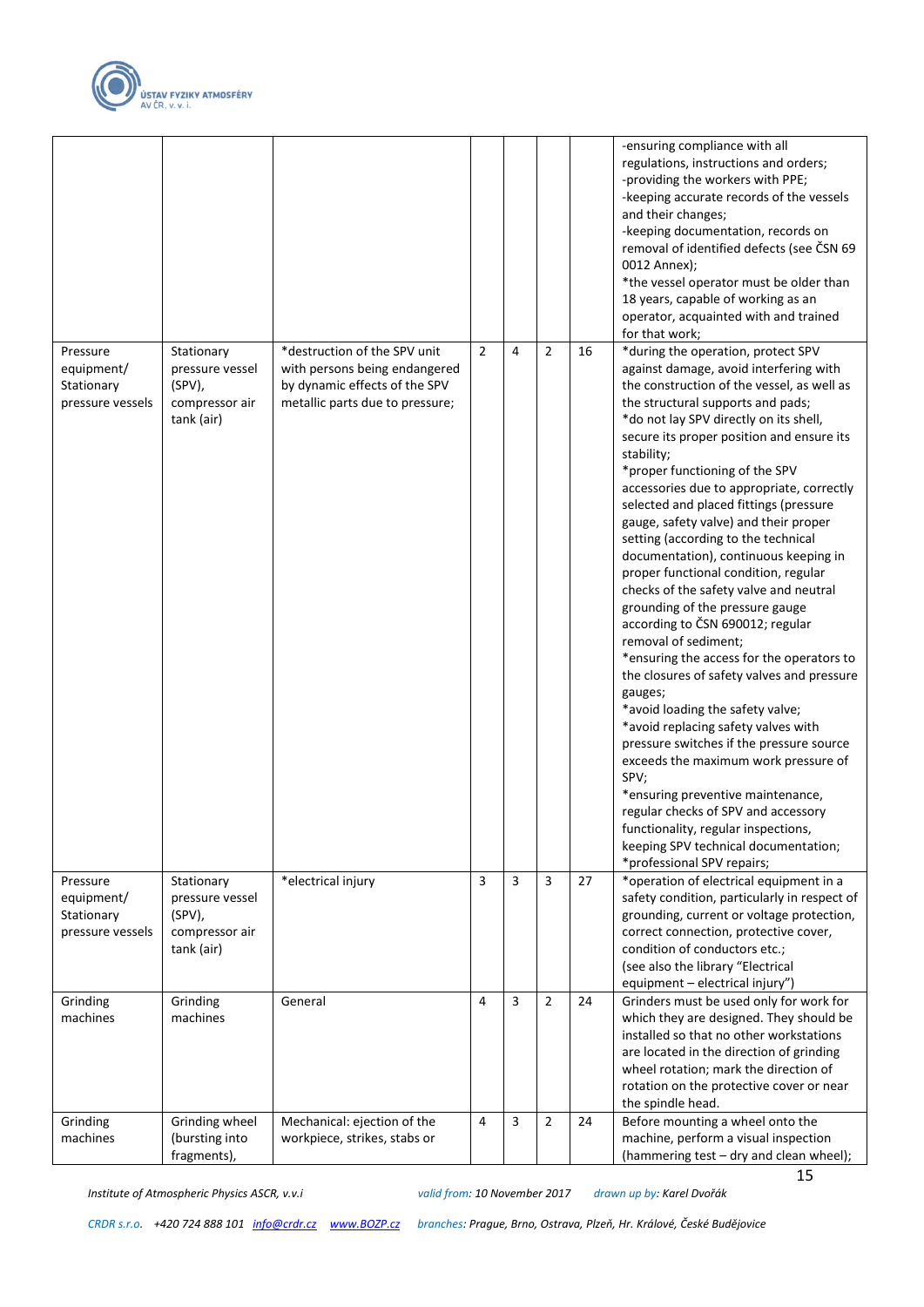

|                                                    | direct contact,<br>small fragments<br>and grinding<br>sparks, coolant<br>and grinding<br>products | pierces, cuts, burning,<br>entangling, pulling in;                                                                                                    |                |   |   |    | peripheral speed of the grinding wheel =<br>peripheral speed of the machine. Wheels<br>should be mounted between flanges<br>using elastic blotters. Use the prescribed<br>protective covers - the circumferential<br>gap between the cover and the wheel is<br>no larger than 6 mm; the grinder tool<br>rest gap to wheel is no larger than 3 mm.<br>The mounted wheel with a protective<br>cover should be run idle for 5 minutes -<br>the operator must keep away from the<br>grinding wheel rotation plane.                                                                                                                                                                                                                                                                                                                                                                                                                                                    |
|----------------------------------------------------|---------------------------------------------------------------------------------------------------|-------------------------------------------------------------------------------------------------------------------------------------------------------|----------------|---|---|----|-------------------------------------------------------------------------------------------------------------------------------------------------------------------------------------------------------------------------------------------------------------------------------------------------------------------------------------------------------------------------------------------------------------------------------------------------------------------------------------------------------------------------------------------------------------------------------------------------------------------------------------------------------------------------------------------------------------------------------------------------------------------------------------------------------------------------------------------------------------------------------------------------------------------------------------------------------------------|
| Laser devices                                      | Risk of exposure<br>of the operator<br>to the laser<br>beam during<br>the machine<br>operation    | *laser eye injury or laser eye<br>damage;                                                                                                             | 4              | 4 | 3 | 48 | -use prescribed laser protective eyewear;<br>do not stare into beam!<br>-ensure protection of other persons<br>(shielding walls and protective curtains)<br>and the area;                                                                                                                                                                                                                                                                                                                                                                                                                                                                                                                                                                                                                                                                                                                                                                                         |
| Small<br>mechanisation,<br>tools/Brush<br>cutters  | <b>Brush cutters</b><br>used for<br>clearing grass,<br>shrubs, weeds<br>and other<br>vegetation   | *a fall of the brush cutter<br>operator while walking and<br>moving on uneven and sloping<br>ground in the treated area;                              | $\overline{2}$ | 3 | 2 | 12 | *inspection of the treated area and, if<br>possible, removal of dangerous<br>obstacles, or if not possible, marking<br>them;                                                                                                                                                                                                                                                                                                                                                                                                                                                                                                                                                                                                                                                                                                                                                                                                                                      |
| Small<br>mechanisation,<br>tools/Brush<br>cutters  | <b>Brush cutters</b><br>used for<br>clearing grass,<br>shrubs, weeds<br>and other<br>vegetation   | *being cut by an unguarded<br>working part, i.e. rotating work<br>tool (circular saw blade etc.);                                                     | $\overline{2}$ | 3 | 2 | 12 | * setting the protective guard, checking<br>the circular blade, cleaning, e.g.<br>removing vegetation caught in etc., only<br>when the cutter is turned off; for<br>loosening and tightening the circular<br>blade bolt, use a braking device, or press<br>the blade teeth against a tree stump or a<br>log; use protective gloves;<br>*when transporting the brush cutter,<br>always fit the blade transport cover, or<br>remove the blade;                                                                                                                                                                                                                                                                                                                                                                                                                                                                                                                      |
| Small<br>mechanisation,<br>tools/ Brush<br>cutters | <b>Brush cutters</b><br>used for<br>clearing grass,<br>shrubs, weeds<br>and other<br>vegetation   | *the operator or other persons<br>being hit by a ricocheting<br>object - a propelled rock or<br>another object that bounced<br>off the rotating tool; | $\overline{2}$ | 2 | 2 | 8  | *exclusion of persons from the<br>dangerous area when starting the brush<br>cutter; exclusion of foreign persons from<br>the dangerous area (usually a circular<br>area of a radius of 5 to 15 m, or of a<br>radius double the height of the tree<br>being cut down - laid down in the<br>manufacturer's instructions;<br>*the tool guard is functional and<br>correctly fitted; use a combined<br>protective cover (such as the Saftor<br>system);<br>*correct adjustment of the clutch and<br>engine idling, if applicable;<br>*when starting, the blade should be free<br>standing (it must not touch any objects,<br>obstructions, terrain etc.);<br>*using PPE to protect eyes, or possibly<br>even the whole face;<br>*the operator should read the operator's<br>instruction book;<br>*before the work starts, inspect the<br>terrain and, where possible, remove<br>undesirable objects (glass bottles, rocks,<br>metallic objects and other objects that |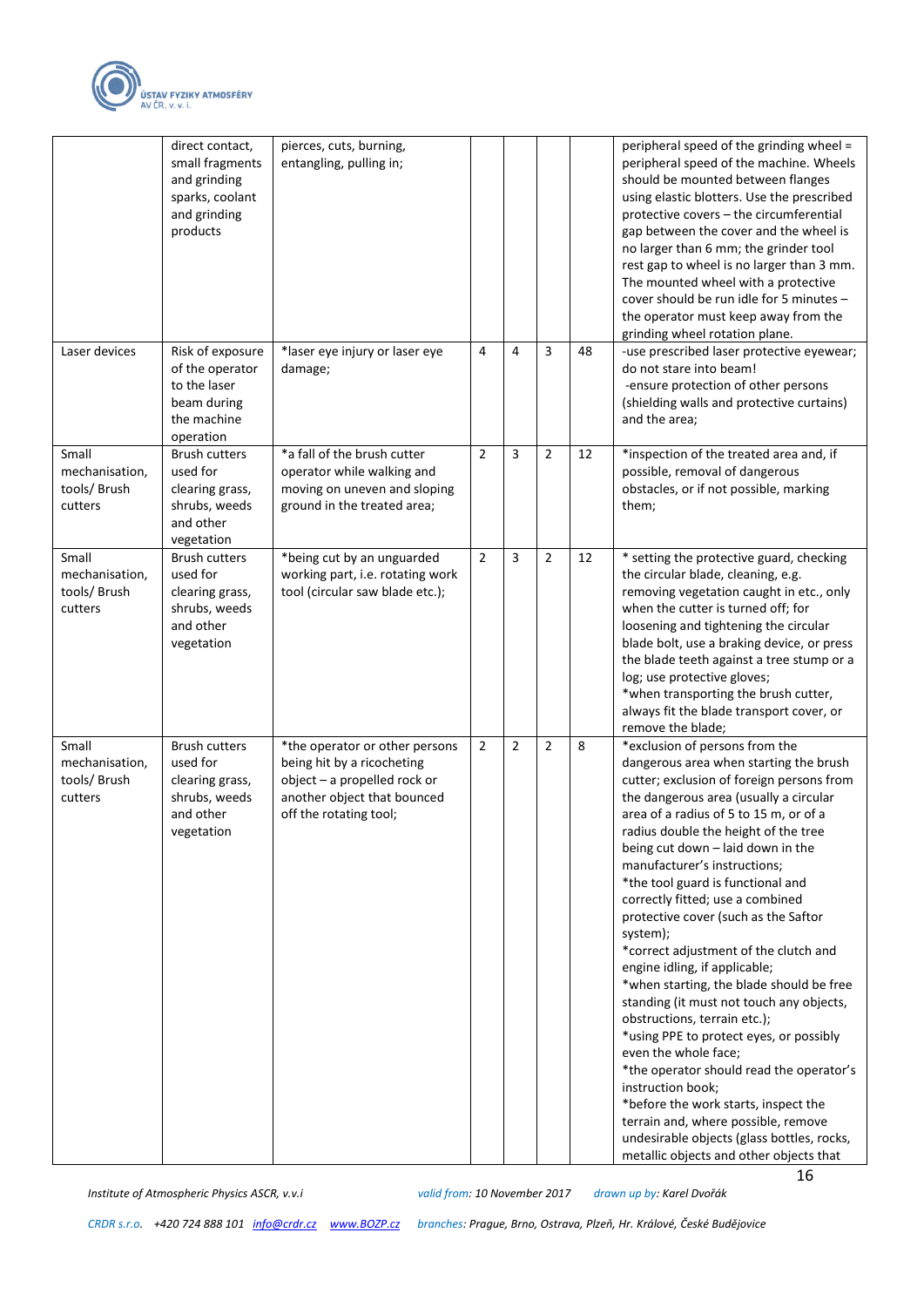

|                                                    |                                                                                                 |                                                           |                |                |                |    | could cause damage to the brush cutter                                                                                                                                                                                                                                                                                                                                                                                                                                                                                                                                                                                                                                                                                                                                                                                                                                                                                                                     |
|----------------------------------------------------|-------------------------------------------------------------------------------------------------|-----------------------------------------------------------|----------------|----------------|----------------|----|------------------------------------------------------------------------------------------------------------------------------------------------------------------------------------------------------------------------------------------------------------------------------------------------------------------------------------------------------------------------------------------------------------------------------------------------------------------------------------------------------------------------------------------------------------------------------------------------------------------------------------------------------------------------------------------------------------------------------------------------------------------------------------------------------------------------------------------------------------------------------------------------------------------------------------------------------------|
|                                                    |                                                                                                 |                                                           |                |                |                |    | or an injury);                                                                                                                                                                                                                                                                                                                                                                                                                                                                                                                                                                                                                                                                                                                                                                                                                                                                                                                                             |
| Small<br>mechanisation,<br>tools/ Brush<br>cutters | <b>Brush cutters</b><br>used for<br>clearing grass,<br>shrubs, weeds<br>and other<br>vegetation | *falling tree and branches<br>hitting a person;           | 3              | 3              | 3              | 27 | *training, correct technique of the work<br>with a brush cutter, maintaining good<br>footing, inspection of the surroundings;<br>*exclude foreign persons from the<br>dangerous area (area of a radius double<br>the height of the tree being cut down);<br>*consider how thick the tree is (up to 10<br>cm), which way the tree is leaning, in<br>which direction it will fall, which is the<br>best quadrant of the blade for cutting<br>and direction of cutting, whether it is<br>necessary to apply full throttle; maintain<br>good footing, inspect the surroundings;<br>*correct cut - a sharp single swing for<br>thin trees, a double cut for thicker trees;<br>*directional felling of the tree by e.g.<br>tilting the blade, appropriate double<br>cutting, using wind strength and<br>direction, the shape of the tree crown,<br>sloping of the terrain etc.;<br>*do not cut branches from trees that are<br>not at the operator's right hand; |
| Small                                              | <b>Brush cutters</b>                                                                            | *pain in arms, shoulders or in                            | $\overline{2}$ | $\overline{2}$ | $\overline{2}$ | 8  | *when working with the brush cutter, it                                                                                                                                                                                                                                                                                                                                                                                                                                                                                                                                                                                                                                                                                                                                                                                                                                                                                                                    |
| mechanisation,<br>tools/Brush<br>cutters           | used for<br>clearing grass,<br>shrubs, weeds<br>and other<br>vegetation                         | the back, increased fatigue;                              |                |                |                |    | must always be hooked to the harness;<br>correct adjustment of the side straps<br>according to the figure and body<br>dimensions of the brush cutter operator<br>ensuring that the load is evenly<br>distributed across both shoulders; the<br>line of tension should run midway<br>between the shoulder straps; even<br>distribution of the weight of the tool;<br>*correct footing of the operator when<br>working with the brush cutter (e.g. when<br>clearing grass using a grass blade, the<br>grass is cut down with a sideways,<br>swinging movement, where the<br>movement from right-to-left is the<br>clearing stroke and the movement from<br>left-to-right is the return stroke);<br>*when working, hold the brush cutter<br>with both hands and stand firmly with<br>your feet slightly apart;<br>*appropriate clothing of the operator,<br>vision PPE;<br>*the operator should read the operator's<br>instruction book;                      |
| Small<br>mechanisation,<br>tools/Brush<br>cutters  | <b>Brush cutters</b><br>used for<br>clearing grass,<br>shrubs, weeds<br>and other<br>vegetation | *gasoline burn injury;                                    | $\overline{2}$ | 3              | $\overline{2}$ | 12 | *possibility of quick loosening of the<br>fastened brush cutter in the event of<br>gasoline on fire; functional safety buckle<br>(catch), its correct positioning - in the<br>middle of the chest;<br>*do not refuel near open fire, do not<br>smoke;<br>*prevent fuel leaks;                                                                                                                                                                                                                                                                                                                                                                                                                                                                                                                                                                                                                                                                              |
| Small<br>mechanisation,                            | <b>Brush cutters</b><br>used for<br>clearing grass,                                             | *falling tree or branches hitting<br>the operator's head; | $\overline{2}$ | 3              | $\overline{2}$ | 12 | *when felling trees higher than 2 m, use<br>a protective helmet with neck protection;                                                                                                                                                                                                                                                                                                                                                                                                                                                                                                                                                                                                                                                                                                                                                                                                                                                                      |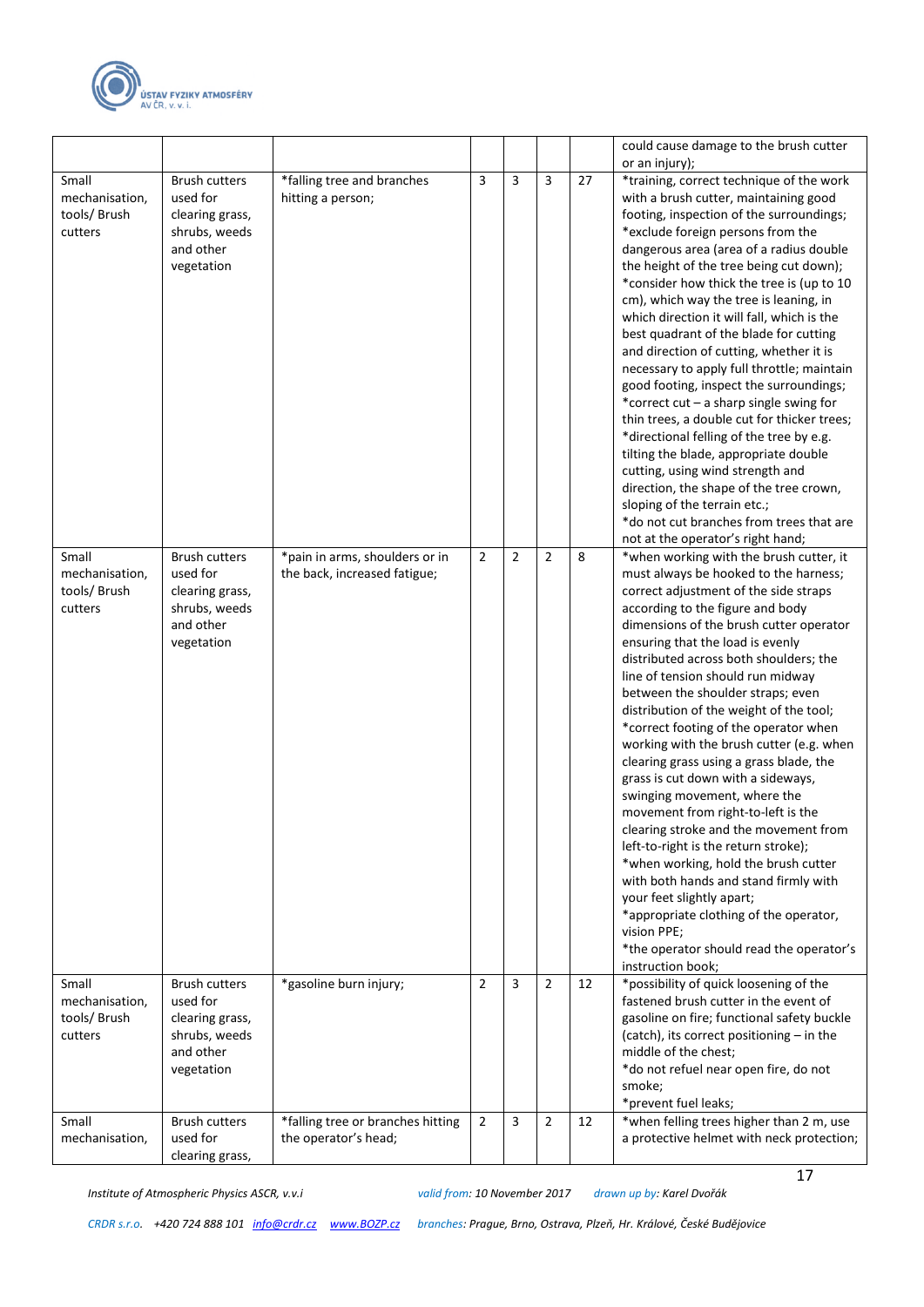

| tools/ Brush<br>cutters                           | shrubs, weeds<br>and other<br>vegetation                                                        |                                                                                                                                                                                           |                |                |                |    | the operator should read and comply<br>with the operator's instruction book;                                                                                                                                                                                                                                                                                                                                                                                                                                                                                                                                                                                                                                                                                                                                                                                                                                                                                                                                                                                                                                                                                                                                                                                                                     |
|---------------------------------------------------|-------------------------------------------------------------------------------------------------|-------------------------------------------------------------------------------------------------------------------------------------------------------------------------------------------|----------------|----------------|----------------|----|--------------------------------------------------------------------------------------------------------------------------------------------------------------------------------------------------------------------------------------------------------------------------------------------------------------------------------------------------------------------------------------------------------------------------------------------------------------------------------------------------------------------------------------------------------------------------------------------------------------------------------------------------------------------------------------------------------------------------------------------------------------------------------------------------------------------------------------------------------------------------------------------------------------------------------------------------------------------------------------------------------------------------------------------------------------------------------------------------------------------------------------------------------------------------------------------------------------------------------------------------------------------------------------------------|
| Small<br>mechanisation,<br>tools/Brush<br>cutters | <b>Brush cutters</b><br>used for<br>clearing grass,<br>shrubs, weeds<br>and other<br>vegetation | *a kickback while using a saw<br>blade;                                                                                                                                                   | $\overline{2}$ | $\overline{2}$ | $\overline{2}$ | 8  | *avoid cutting with the front area of the<br>saw blade;                                                                                                                                                                                                                                                                                                                                                                                                                                                                                                                                                                                                                                                                                                                                                                                                                                                                                                                                                                                                                                                                                                                                                                                                                                          |
| Small<br>mechanisation,<br>tools/Brush<br>cutters | <b>Brush cutters</b><br>used for<br>clearing grass,<br>shrubs, weeds<br>and other<br>vegetation | *vibrations transmitted to<br>hands, arms and trunk of the<br>operator (due to the brush<br>cutter engine operation and<br>striking woody plants by the<br>tool)                          | 4              | 0              | 3              | 24 | *using sharp tools (circular saw blades,<br>triangular blades etc.) and appropriate<br>toothing types according to the<br>manufacturer's instructions;                                                                                                                                                                                                                                                                                                                                                                                                                                                                                                                                                                                                                                                                                                                                                                                                                                                                                                                                                                                                                                                                                                                                           |
| Disposal of<br>hazardous<br>substances            | Chemical<br>substances and<br>mixtures                                                          | *damage to the health<br>resulting from the mishandling<br>of chemical substances and<br>mixtures (noncompliance with<br>hygienic and safety leaflets,<br>failure to use prescribed PPE); | 5              | $\overline{2}$ | $\mathbf{1}$   | 10 | *when handling chemical substances and<br>mixtures, comply with safety leaflets and<br>use prescribed PPE;                                                                                                                                                                                                                                                                                                                                                                                                                                                                                                                                                                                                                                                                                                                                                                                                                                                                                                                                                                                                                                                                                                                                                                                       |
| Power hand<br>tools and<br>accessories            | Power hand<br>tools and<br>accessories                                                          | *loose parts of clothing or hair<br>being tangled;                                                                                                                                        | 4              | 4              | 1              | 16 | -appropriate employee clothing without<br>loosely waving parts, using headwear;                                                                                                                                                                                                                                                                                                                                                                                                                                                                                                                                                                                                                                                                                                                                                                                                                                                                                                                                                                                                                                                                                                                                                                                                                  |
| Power hand<br>tools and<br>accessories            | Power hand<br>tools and<br>accessories                                                          | *electrical injury:<br>-by a power hand tool and<br>extension cable;                                                                                                                      | 3              | 2              | $\overline{2}$ | 12 | *-before starting work, read the<br>applicable documentation and shut off<br>electricity at the point of operation;<br>*- avoid using damaged tools and tools<br>that cannot be switched off or on by a<br>power switch;<br>*-avoid using damager power cords;<br>*- never carry a tool by the cord; never<br>yank the cord to disconnect the plug<br>from the receptacle;<br>*- keep cords away from sharp edges<br>and, as necessary, protect them against<br>mechanical or other damage;<br>*- do not pull electric conductors;<br>*- always run the flexible cord from the<br>tool backwards;<br>use an extension cord outdoors only if<br>the cord is appropriately marked and<br>designed for outdoor use;<br>*- after finishing work, disconnect the<br>plug of the cord from the receptacle;<br>*- avoid using electric motor-operated<br>power tools designed for neutral or<br>protective grounding for work and use in<br>wet environment or on metallic<br>constructions:<br>*- carry out the checks of tools at the<br>workplace before starting and after<br>finishing the work shift with tools in the<br>prescribed scope (in the event of defects,<br>hand over the tool or its part for repair -<br>power tools may only be repaired by a<br>professionally competent person); |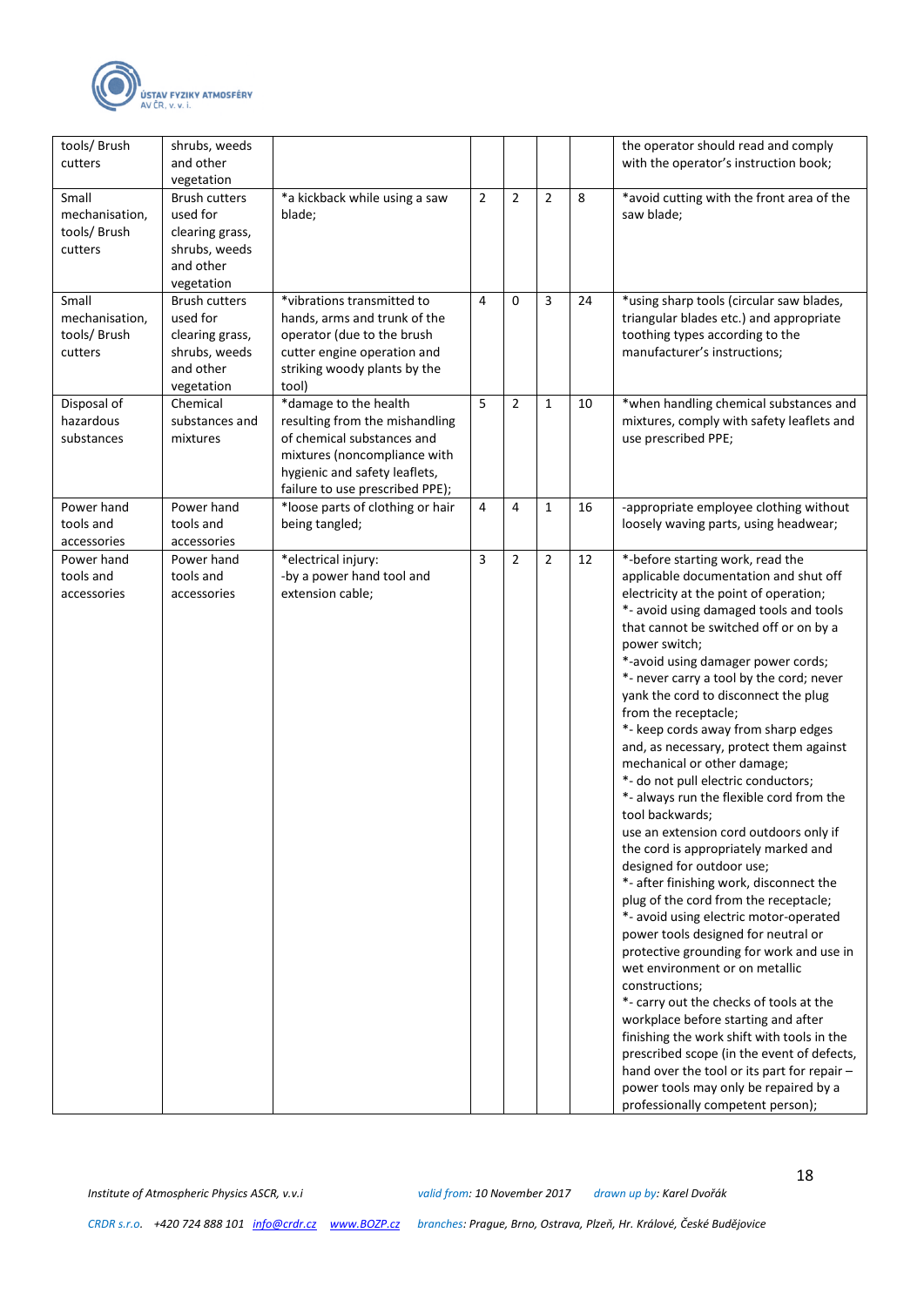

| Power hand<br>tools and<br>accessories | Operation of<br>power tools | *noise level;<br>*local vibrations transmitted to<br>the operator's hands;                                                                     | 5 | 3              | 3              | 45 | During the work with hand or power<br>tools, take safety rest break (noise level,<br>vibrations) according to the instructions<br>for use, or possibly, the results of noise<br>and vibration measurement;<br>*proper technical condition of the tools<br>and maintenance of exposed parts<br>affecting noise level and vibrations;<br>*if necessary, use hearing PPE.                                                                                                                                                                                                                                                                                                                                       |
|----------------------------------------|-----------------------------|------------------------------------------------------------------------------------------------------------------------------------------------|---|----------------|----------------|----|--------------------------------------------------------------------------------------------------------------------------------------------------------------------------------------------------------------------------------------------------------------------------------------------------------------------------------------------------------------------------------------------------------------------------------------------------------------------------------------------------------------------------------------------------------------------------------------------------------------------------------------------------------------------------------------------------------------|
| Hand tools                             | Hand tools                  | *slash, cut, stab, lacerated<br>wounds,<br>crushes, blisters, contusions,<br>bruises caused by undesirable<br>contact of the tool with a hand; | 5 | $\overline{2}$ | 1              | 10 | *-practice, skill, or possibly on-the-job<br>training, using an appropriate sort, type<br>and size of tools;<br>*-ensuring the possibility of choice of<br>appropriate tools; compliance with the<br>prohibition to use damaged tools;                                                                                                                                                                                                                                                                                                                                                                                                                                                                       |
| Hand tools                             | Hand tools                  | *eye injuries caused by flying<br>splinters, small particles,<br>fragments, burrs etc. (most<br>often chisels, hammers,<br>punches etc.)       | 5 | 1              | 1              | 5  | *using only chisels, punches, snap<br>hammers, hammers and similar tools<br>without cracks or burrs, using eye<br>protection PPE;                                                                                                                                                                                                                                                                                                                                                                                                                                                                                                                                                                            |
| Hand tools                             | Hand tools                  | *a tool slipping out of hands;                                                                                                                 | 5 | 1              | 1              | 5  | *using undamaged tools with sharp<br>edges; for chisels - do not use chisels<br>shorter than 150 mm and round in<br>section - the handle should be fixed<br>firmly and secured against loosening by<br>wedges etc. - design and adjustment of<br>the tool grip (which is held in hand),<br>smooth and suitable shape of these<br>parts, free of cracks;<br>*keep the handle and grip of the tool dry<br>and clean, protect them against oil and<br>grease;<br>*if possible, avoid working with tools<br>above head height using an appropriate<br>elevated work position;<br>*movement of cutting tools away from<br>the employee's body;<br>* when cutting, prevent material from<br>flying to a co-worker; |
| Hand tools                             | Hand tools                  | *an employee struck by a head<br>of a tool (a hammer, a mallet<br>etc.) that flies off from its loose<br>handle;                               | 5 | 1              | 1              | 5  | *do not use damaged tools (with loose<br>handle etc.);                                                                                                                                                                                                                                                                                                                                                                                                                                                                                                                                                                                                                                                       |
| Hand tools                             | Hand tools                  | *contusions, bruises of hands<br>suffered while using tools in<br>confined spaces, during various<br>installation works;                       | 5 | $\mathbf{1}$   | $\overline{2}$ | 10 | *arrangement of the workplace; choose<br>the most suitable position for the<br>performance of the required work;<br>*use a wrench that exactly fits the nut or<br>bolt head;<br>*loosen and tighten nuts and bolts by<br>pulling toward your body; if it is<br>necessary to push the wrench, use the<br>open palm of your hand;<br>*do not use a pipe to extend the length<br>of the handle;<br>CAUTION! When working with tools,<br>never exert force on tools against<br>unprotected parts of the body, i.e. the<br>eyes, face and hands must be in<br>sufficient distance from the point of the                                                                                                           |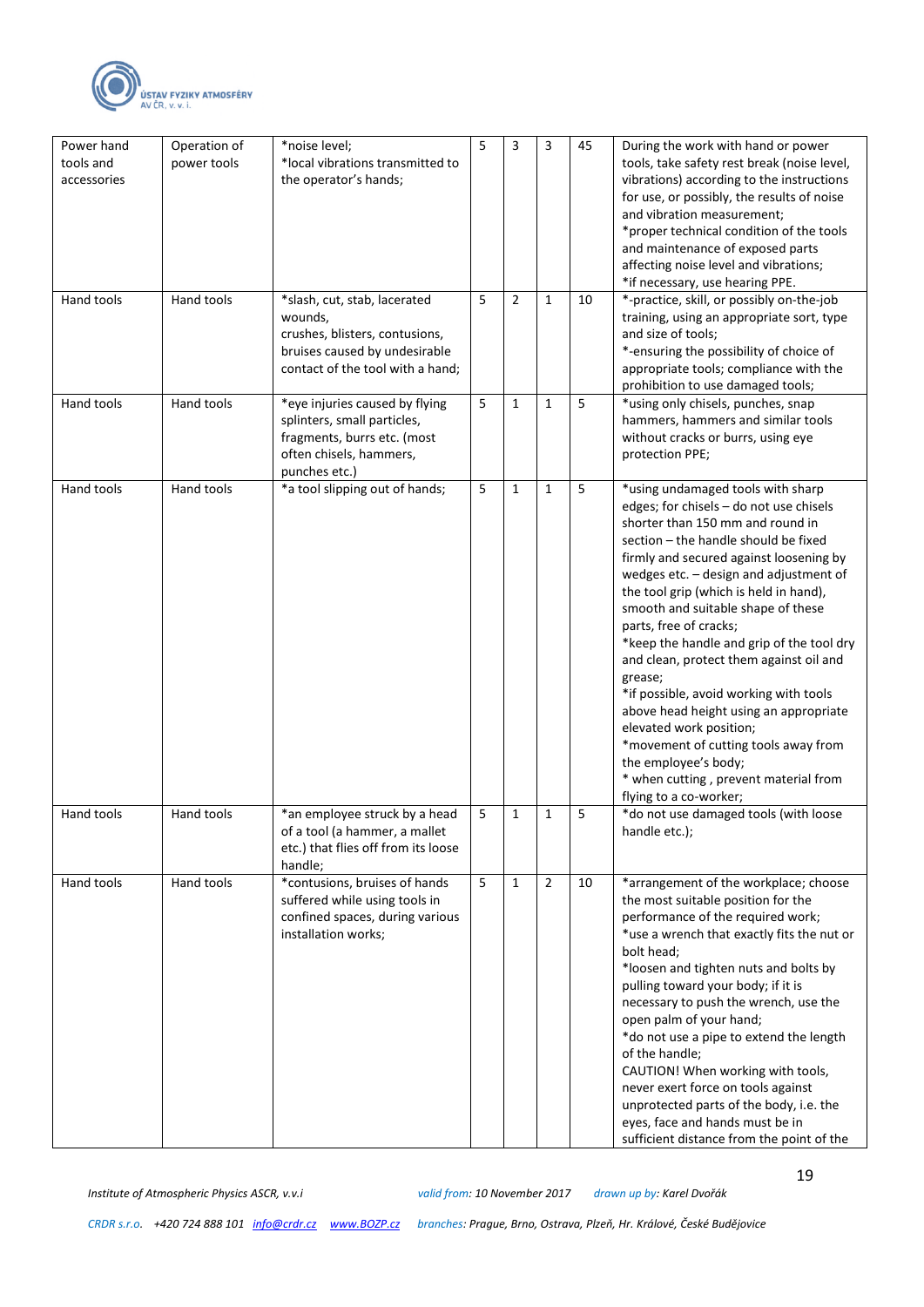

|                                                            |                                                                  |                                                                                                                                           |   |   |              |    | performed action; if it is not possible,<br>adequate personal protective equipment<br>must be used (protective glasses or<br>shield, gloves etc.). Hand tools should be<br>kept in a perfect condition, regularly<br>inspected, discarded and replenished!                                                                                                                                                                                                                                                                                                                                                                                                                                                                                                                                                                                                                  |
|------------------------------------------------------------|------------------------------------------------------------------|-------------------------------------------------------------------------------------------------------------------------------------------|---|---|--------------|----|-----------------------------------------------------------------------------------------------------------------------------------------------------------------------------------------------------------------------------------------------------------------------------------------------------------------------------------------------------------------------------------------------------------------------------------------------------------------------------------------------------------------------------------------------------------------------------------------------------------------------------------------------------------------------------------------------------------------------------------------------------------------------------------------------------------------------------------------------------------------------------|
| Hand tools                                                 | Hand tools                                                       | *contusions, bruises of hands<br>suffered while using tools<br>resulting in overloading of<br>muscles in various forced work<br>postures; | 5 | 3 | 2            | 30 | *arrangement of the workplace; choose<br>the most suitable position for the<br>performance of the required work;<br>*use appropriate tools, change work<br>postures, if possible, comply with safety<br>breaks.<br>When working with tools, never exert<br>force on tools against unprotected parts<br>of the body, i.e. the eyes, face and hands<br>must be in sufficient distance from the<br>point of the performed action; if it is not<br>possible, adequate personal protective<br>equipment must be used (protective<br>glasses or shield, gloves etc.). Hand tools<br>should be kept in a perfect condition,<br>regularly inspected, discarded and<br>replenished.                                                                                                                                                                                                  |
| Maintenance<br>and repair of<br>buildings and<br>equipment | Workplace for<br>working at<br>height and<br>above open<br>depth | Falls from heights                                                                                                                        | 3 | 5 | $\mathbf{1}$ | 15 | securing the workplace according to the<br>technological procedure;<br>_implementation of collective<br>protection;<br>_who can work without collective<br>protection and what work operations he<br>can carry out; personal protection;<br>_ defining the anchor point of personal<br>protection;<br>_determination of controls of collective<br>protection;<br>_daily controls of personal protection<br>before use, the scope of the controls,<br>time schedule, designation of the<br>employee who will carry out the control<br>of personal protection including a record<br>in documents according to the<br>instructions for use;<br>_covering of technological apertures in<br>ceiling constructions;<br>_using appropriate and undamaged<br>ladders; stabilising the ladder;<br>_determination of access routes to the<br>workplace;<br>lighting of access routes; |
| Maintenance<br>and repair of<br>buildings and<br>equipment | Workplace for<br>working at<br>height and<br>above open<br>depth | Employees falling from height                                                                                                             | 2 | 5 | 3            | 30 | the workplace should be equipped with<br>constructions for working at height and<br>elevation of work position (scaffolding,<br>ladders);<br>_control of material before constructing<br>the scaffold;<br>_adequate load-bearing capacity,<br>stiffness and stability of the scaffold<br>constructions;<br>_handing over and regular inspections of<br>the scaffold constructions;                                                                                                                                                                                                                                                                                                                                                                                                                                                                                          |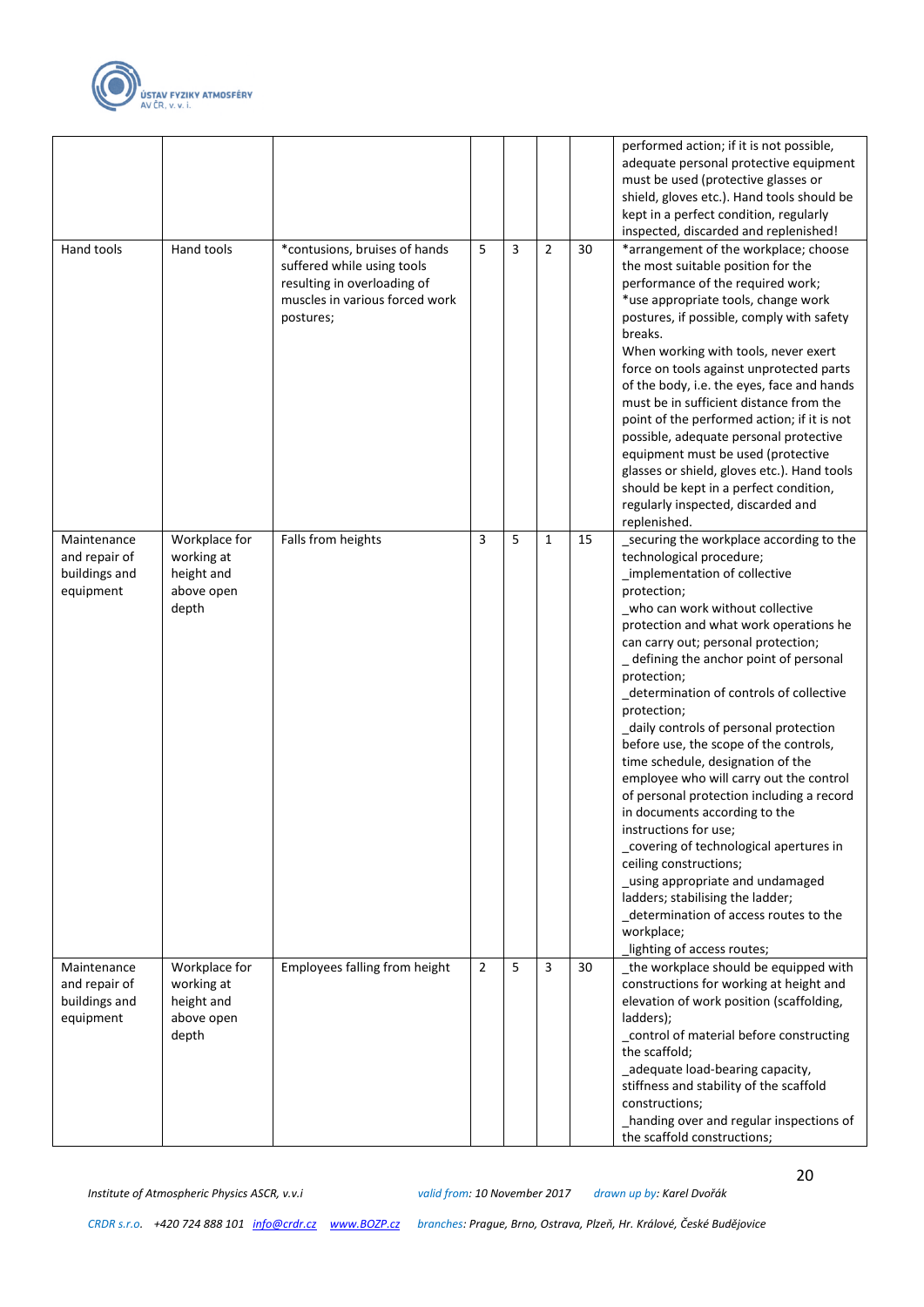

|                                                            |                                                                  |                                                                                                                                                                              |                |                |                |    | using collective protection,<br>continuously secure free edges where<br>the difference between the heights<br>exceeds 1.5 m;<br>_ensure covering of holes and openings<br>the dimension of the shorter side of<br>which exceeds 0.25 m;<br>_the covering of the holes will have<br>adequate load-bearing capacity;<br>_preventing the access to the places<br>where no one is working and where no<br>collective protection is used;                                                                                                                                                                                                                                                                                                                                                                                                                                                                                                                                                                                                                                      |
|------------------------------------------------------------|------------------------------------------------------------------|------------------------------------------------------------------------------------------------------------------------------------------------------------------------------|----------------|----------------|----------------|----|---------------------------------------------------------------------------------------------------------------------------------------------------------------------------------------------------------------------------------------------------------------------------------------------------------------------------------------------------------------------------------------------------------------------------------------------------------------------------------------------------------------------------------------------------------------------------------------------------------------------------------------------------------------------------------------------------------------------------------------------------------------------------------------------------------------------------------------------------------------------------------------------------------------------------------------------------------------------------------------------------------------------------------------------------------------------------|
| Maintenance<br>and repair of<br>buildings and<br>equipment | Workplace for<br>working at<br>height and<br>above open<br>depth | Employees falling from height;<br>personal and collective<br>protection                                                                                                      | $\overline{2}$ | 5              | 3              | 30 | where collective protection cannot be<br>used, use personal protection means;<br>regular controls of personal protection<br>before being used by the employee and<br>in compliance with the manufacturer's<br>instructions;<br>_a competent employee will define the<br>anchor points;<br>_use only those scaffold constructions<br>that were handed over for use with a<br>handover record;<br>_ employees are prohibited from<br>interfering with the scaffold construction<br>unless having a valid scaffolder<br>certificate;<br>_everyday control before starting the<br>work;<br>_ a control of stationary scaffolding every<br>month;<br>_elaboration of the technological<br>procedure including ensuring<br>occupational safety during more complex<br>work at height;<br>_using prescribed and safe ladders for<br>the access to the elevated construction<br>sites;<br>_a control once a year;<br>maintaining ladder records;<br>using ladders also for climbing on and<br>descending from trestle scaffolds;<br>_securing ladders to prevent<br>displacement; |
| Maintenance<br>and repair of<br>buildings and<br>equipment | Maintenance<br>and repair of<br>buildings and<br>equipment       | A fall of an employee from a<br>ladder etc. while working with<br>tools (serious injuries -<br>fractures, limb contusions -<br>head and spine injuries,<br>internal injuries | 3              | $\overline{2}$ | $\overline{2}$ | 12 | *securing firm and stable footing of the<br>employee when working with tools,<br>restriction on the work on ladders;<br>*measures to prevent materials from<br>falling from height;<br>*fencing the area below the places of<br>work;<br>*prohibiting employees from entering<br>fragile floors, ceilings, roofs or other<br>constructions without sufficient load-<br>bearing capacity;<br>*exclusion of working on shaky and<br>unsteady equipments (platforms,<br>stepladders with a platform, scaffolding<br>$etc.$ );                                                                                                                                                                                                                                                                                                                                                                                                                                                                                                                                                |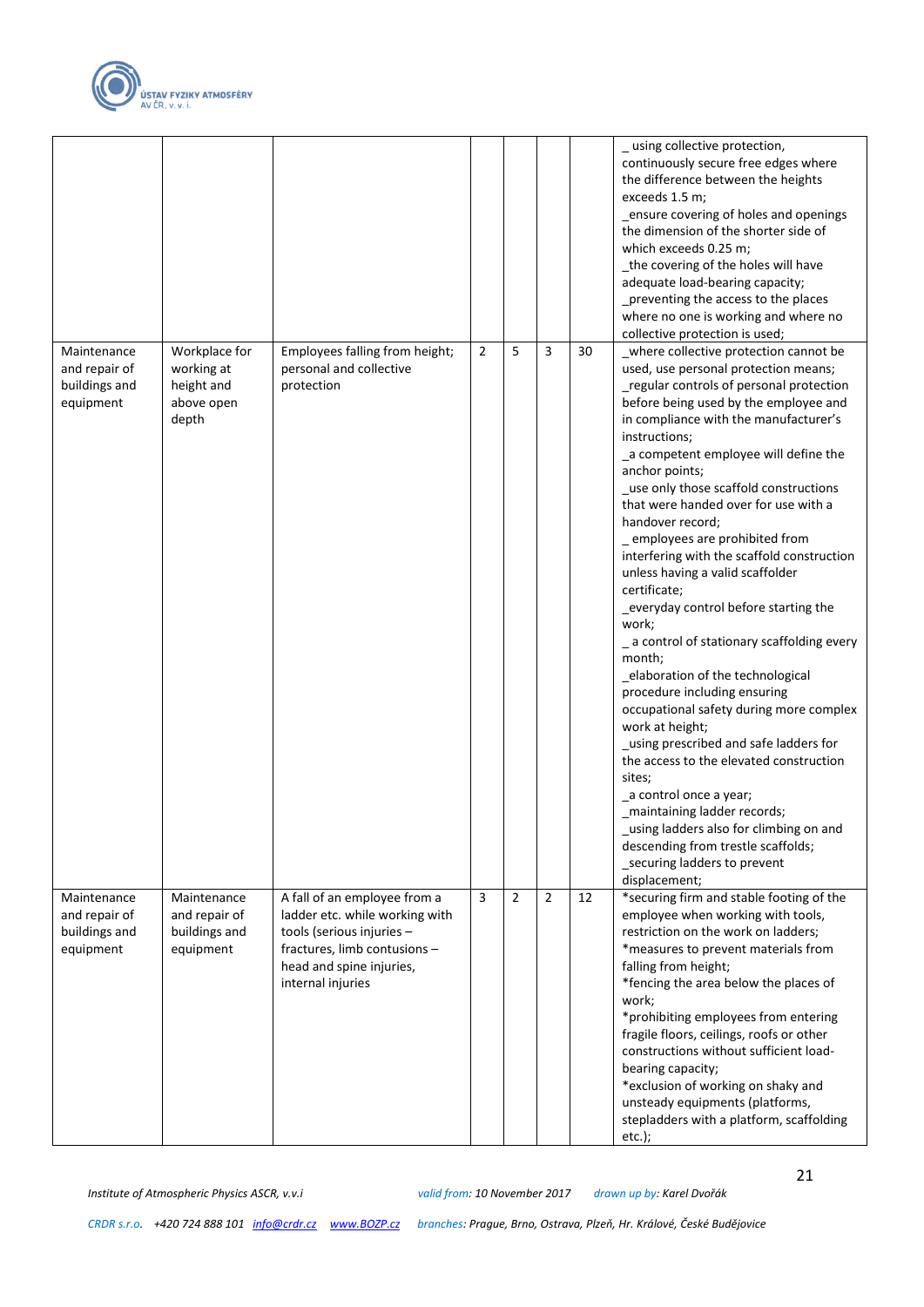

|                                             |                                                            |                                                                                                                                                                                                                                                                                                                                                                                                                                                                                                                                                                                                               |                |                |                |    | *never have more than one person on<br>the ladder at a time;<br>*do not carry bulky, awkward, unstable<br>items or items weighing more than 20 kg                                                                                                                                                                                                                                                                                                                                                                                                                                                                                                                                                                                                                                                                                                                                                                                                                                                                                                                                                                                                                                                                                                                                                                                                                                                      |
|---------------------------------------------|------------------------------------------------------------|---------------------------------------------------------------------------------------------------------------------------------------------------------------------------------------------------------------------------------------------------------------------------------------------------------------------------------------------------------------------------------------------------------------------------------------------------------------------------------------------------------------------------------------------------------------------------------------------------------------|----------------|----------------|----------------|----|--------------------------------------------------------------------------------------------------------------------------------------------------------------------------------------------------------------------------------------------------------------------------------------------------------------------------------------------------------------------------------------------------------------------------------------------------------------------------------------------------------------------------------------------------------------------------------------------------------------------------------------------------------------------------------------------------------------------------------------------------------------------------------------------------------------------------------------------------------------------------------------------------------------------------------------------------------------------------------------------------------------------------------------------------------------------------------------------------------------------------------------------------------------------------------------------------------------------------------------------------------------------------------------------------------------------------------------------------------------------------------------------------------|
| Maintenance                                 |                                                            |                                                                                                                                                                                                                                                                                                                                                                                                                                                                                                                                                                                                               | 3              | $\overline{2}$ | 2              | 12 | up and down the ladder;                                                                                                                                                                                                                                                                                                                                                                                                                                                                                                                                                                                                                                                                                                                                                                                                                                                                                                                                                                                                                                                                                                                                                                                                                                                                                                                                                                                |
| and repair of<br>buildings and<br>equipment | Maintenance<br>and repair of<br>buildings and<br>equipment | *electrical injury due to holding<br>hand power tools in operation<br>in hands; it is necessary to<br>expect a higher risk of injury<br>when electric current is passing<br>through a living organism. An<br>operator usually applies force<br>to the tool, therefore his<br>muscles are tightened and the<br>contact with conducting parts is<br>particularly close. Damaged<br>insulation may often cause<br>muscular spasm, cessation of<br>breathing, in serious cases even<br>ventricular fibrillation. A<br>worker struck by electricity<br>might subsequently fall from<br>height, from a ladder etc.; |                |                |                |    | *avoid using damaged tools and tools<br>that cannot be switched off or on by a<br>power switch, or damaged power cords;<br>*never carry a tool by the cord; never<br>yank the cord to disconnect the plug<br>from the receptacle;<br>*keep cords away from sharp edges and,<br>as necessary, protect them against<br>mechanical or other damage, do not pull<br>the cord;<br>*while working, always run the flexible<br>cord from the tool backwards;<br>*use an extension cord outdoors only if<br>the cord is appropriately marked and<br>designed for outdoor use;<br>*power tools, power cords, extension<br>cords, plugs and couplers should be<br>regularly checked and inspected;<br>*never use damaged power tools and<br>power cords or electrical cables;<br>*after finishing work, disconnect the plug<br>of the cord from the receptacle;<br>*a repair of power tools may be carried<br>out only by a professionally competent<br>person, and only after disconnecting<br>from mains;<br>*avoid using electric motor-operated<br>power tools designed for neutral or<br>protective grounding for work and use in<br>wet environment or on metallic<br>constructions;<br>*carry out the prescribed check of tools<br>at the workplace before the start of the<br>work shift and after finishing work with<br>tools (in the event of defects, hand over<br>the tool or its part for repair); |
| Towers and<br>platforms at<br>height        | Towers and<br>platforms at<br>height                       | Inclined foot position while<br>stepping, incorrect stepping on<br>an edge;<br>Climbing on transmission<br>towers, platforms                                                                                                                                                                                                                                                                                                                                                                                                                                                                                  | $\overline{2}$ | 5              | $\overline{2}$ | 30 | On stairways and vertical steel ladders:<br>*correct stepping, elimination of inclined<br>foot position while stepping, increased<br>caution in the event of reduced<br>adhesiveness in wet conditions, during<br>frost, due to muddy footwear, etc.;<br>*elimination of incorrect stepping on the<br>very edge of a stair step with worsened<br>friction conditions;<br>*using non-skid footwear (soles with a<br>fine profile have better non-skid<br>characteristics than those with a coarse<br>one), or possibly, footwear with softer<br>soles;<br>*cleaning the footwear before climbing<br>the ladder;<br>*marking top and bottom staircase steps;<br>*non-slip covering for worn staircase<br>step edges, replacing steel staircases                                                                                                                                                                                                                                                                                                                                                                                                                                                                                                                                                                                                                                                          |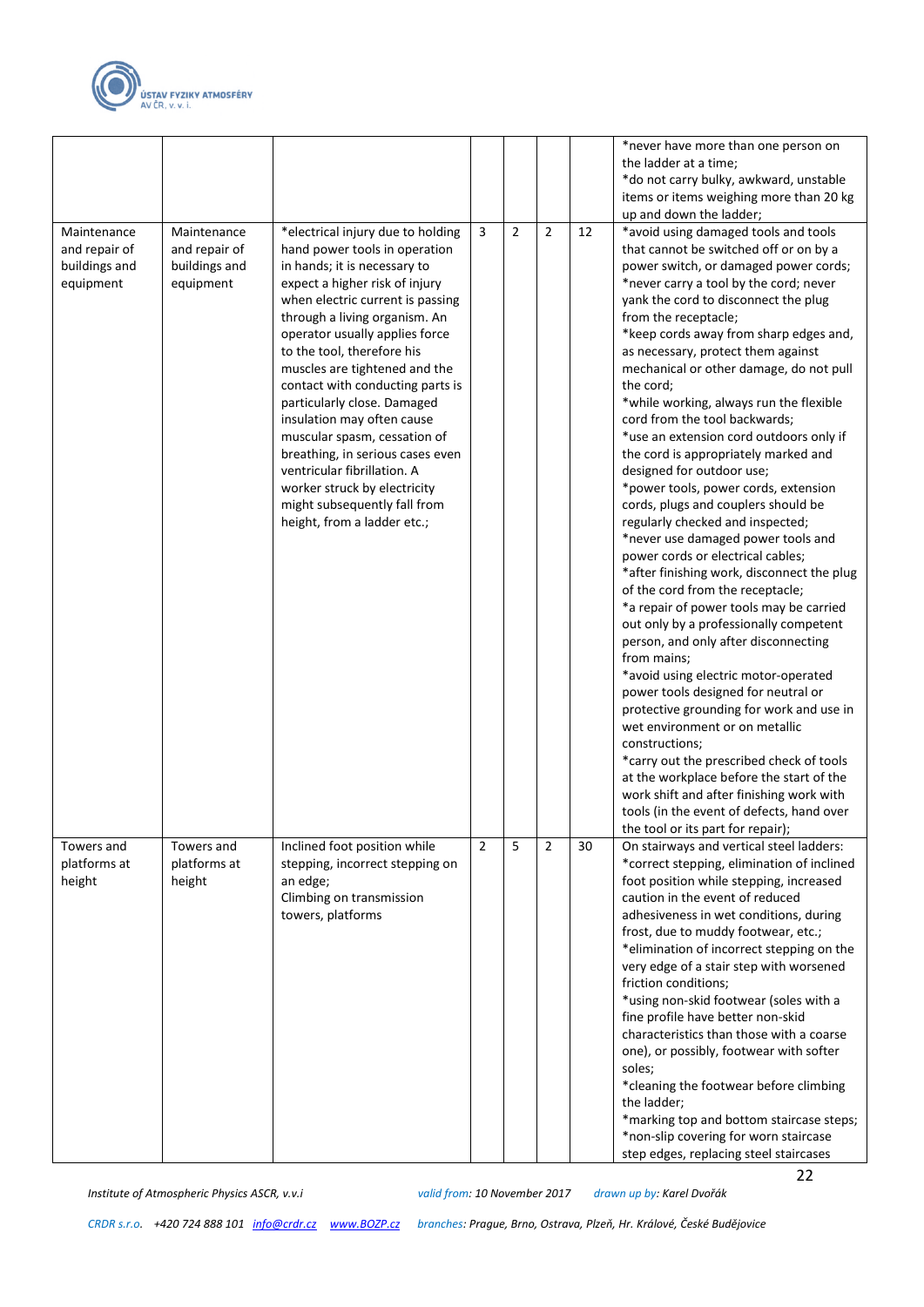

|                      |                      |                                                                                                                                                                                                                                               |                |                |   |    | with more suitable step surfaces,<br>ensuring adequate depth of the tread;<br>*correct stepping on rungs and other<br>step elements, possibility of using a grab<br>element (handle) for holding on to when<br>ascending to the top of the ladder;<br>Fall from height protection:<br>Ensuring PPE, i.e. work positioning<br>systems and personal protective<br>equipment against falls from a height, i.e.<br>"fall arrest system". Securing items and<br>materials against falling: material, tools<br>and work aids must be saved, or stored,<br>in a height so they are secured, for the<br>whole period of storage, against falling,<br>sliding or dropping both during and after<br>finishing the work. Appropriate<br>equipment or working clothes adapted<br>for that purpose must be used to fasten<br>tools or to store small materials.<br>Constructions designed for working at<br>heights must not be overloaded.<br>Ensuring the safety below the workplace<br>at height and its surroundings.<br>Supervision of hazardous areas by a<br>designated employee during the whole<br>exposure period, work positioning<br>systems, anchors, ropes. |
|----------------------|----------------------|-----------------------------------------------------------------------------------------------------------------------------------------------------------------------------------------------------------------------------------------------|----------------|----------------|---|----|--------------------------------------------------------------------------------------------------------------------------------------------------------------------------------------------------------------------------------------------------------------------------------------------------------------------------------------------------------------------------------------------------------------------------------------------------------------------------------------------------------------------------------------------------------------------------------------------------------------------------------------------------------------------------------------------------------------------------------------------------------------------------------------------------------------------------------------------------------------------------------------------------------------------------------------------------------------------------------------------------------------------------------------------------------------------------------------------------------------------------------------------------------------|
| Ropeway<br>operation | Ropeway<br>operation | Contact with moving parts of<br>material ropeway, trips, a fall of<br>a person on flat surface,<br>sprains, bumps, hand injuries<br>due to slips and stumbles,<br>accidental contact with live or<br>non-live parts of electrical<br>devices. | $\overline{2}$ | $\overline{2}$ | 3 | 12 | Clean and keep surfaces free of frost,<br>mud, oil stains, holes etc. Comply with<br>the prohibition to remove barriers and<br>covers from electrical devices, preventive<br>maintenance, inspection according to<br>ČSN 33 1500, comply with safety signs<br>and labels. Use PPE properly, never step<br>in the path of the ropeway moving parts,<br>and pay attention to your own safety.<br>Participate in regular vocational as well<br>as OSH trainings. Regular electrical<br>hazard awareness training according to<br>Decree No. 50/1978 Sb.                                                                                                                                                                                                                                                                                                                                                                                                                                                                                                                                                                                                         |

In Prague, on 10 November 2017

- Drawn up by: Ing. Karel Dvořák Competent person Certificate No. TÜV/4/PREV/2013
- Approved by: 14 January 2018 *signature illegible* Director of the Company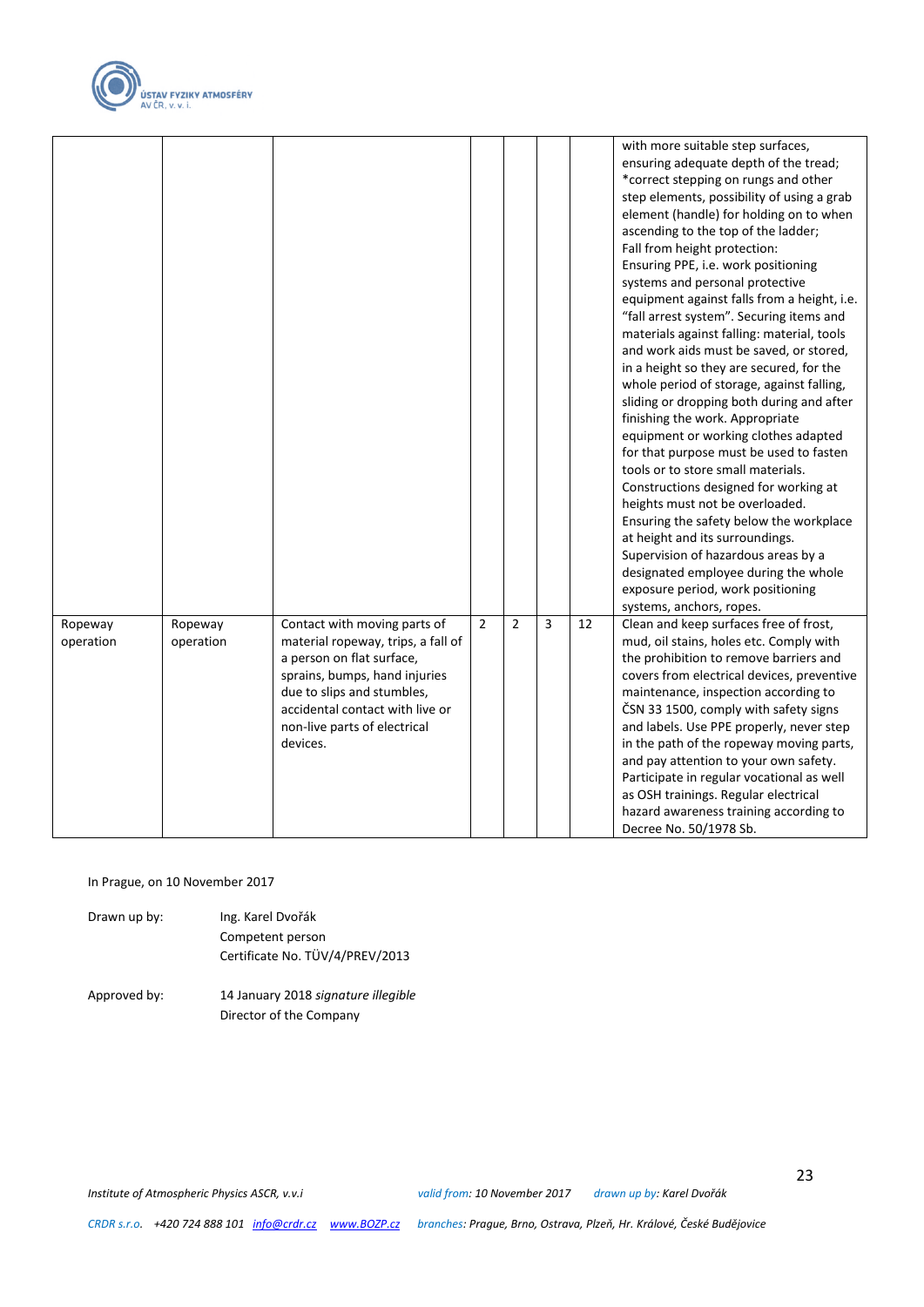

#### **Notes – Risk ranking of the identified hazards**

#### **Probability of hazard occurrence (P)**

| Random          |  |
|-----------------|--|
| Improbable      |  |
| Probable        |  |
| Highly probable |  |
| Permanent       |  |

#### **Consequence of the hazard (C)**

| Damage to health without incapacity for work   |  |
|------------------------------------------------|--|
| Lost time injury (with incapacity for work)    |  |
| More serious injury requiring hospitalisation  |  |
| Severe injury and injury with permanent damage |  |
| Fatal injury                                   |  |

#### **Opinion of assessors (A)**

| Negligible impact on the risk and hazard rate                                  |   |
|--------------------------------------------------------------------------------|---|
| Low impact on the risk and hazard rate                                         |   |
| Higher, non-negligible impact on the risk and hazard rate                      |   |
| High and significant impact on the risk and hazard rate                        | 4 |
| Several significant and adverse impacts on the seriousness and consequences of |   |
| risks and hazards                                                              |   |

To evaluate the risk, the indicators "P", "C" and "A" are simply multiplied, and the resulting product then yields a risk score (R).

 $R = P \times C \times A$ 

The scoring range indicates the urgency of the tasks with respect to adopting measures to reduce the risk level and the priority of the safety measures. In order to determine the level of importance of the assessed risks, distribution into five risk categories (I to V) has been carried out – Risk score (R).

#### **Risk score (R)**

| R higher than 100 - unacceptable risk, very high risk, stopping the activity and    |    |
|-------------------------------------------------------------------------------------|----|
| taking an action to reduce the risk;                                                |    |
| R 51 to 100 - undesirable risk, immediate safety action;                            |    |
| R 11 to 50 - moderate risk, corrective action necessary (under the legislation in   | Ш  |
| force, other applicable requirements, including technical standards and OSH         |    |
| documentation);                                                                     |    |
| R 4 to 10 – acceptable (tolerable) risk, giving more consideration (comply with the | IV |
| legislation in force, other applicable requirements and OSH documentation);         |    |
| R1 to 3 - insignificant risk, the risk may be accepted; is not included in the      | v  |
| Register of risks and actions;                                                      |    |

Risk assessment of the individual hazards shall be the responsibility of the competent person, director, OSH ME and ME.